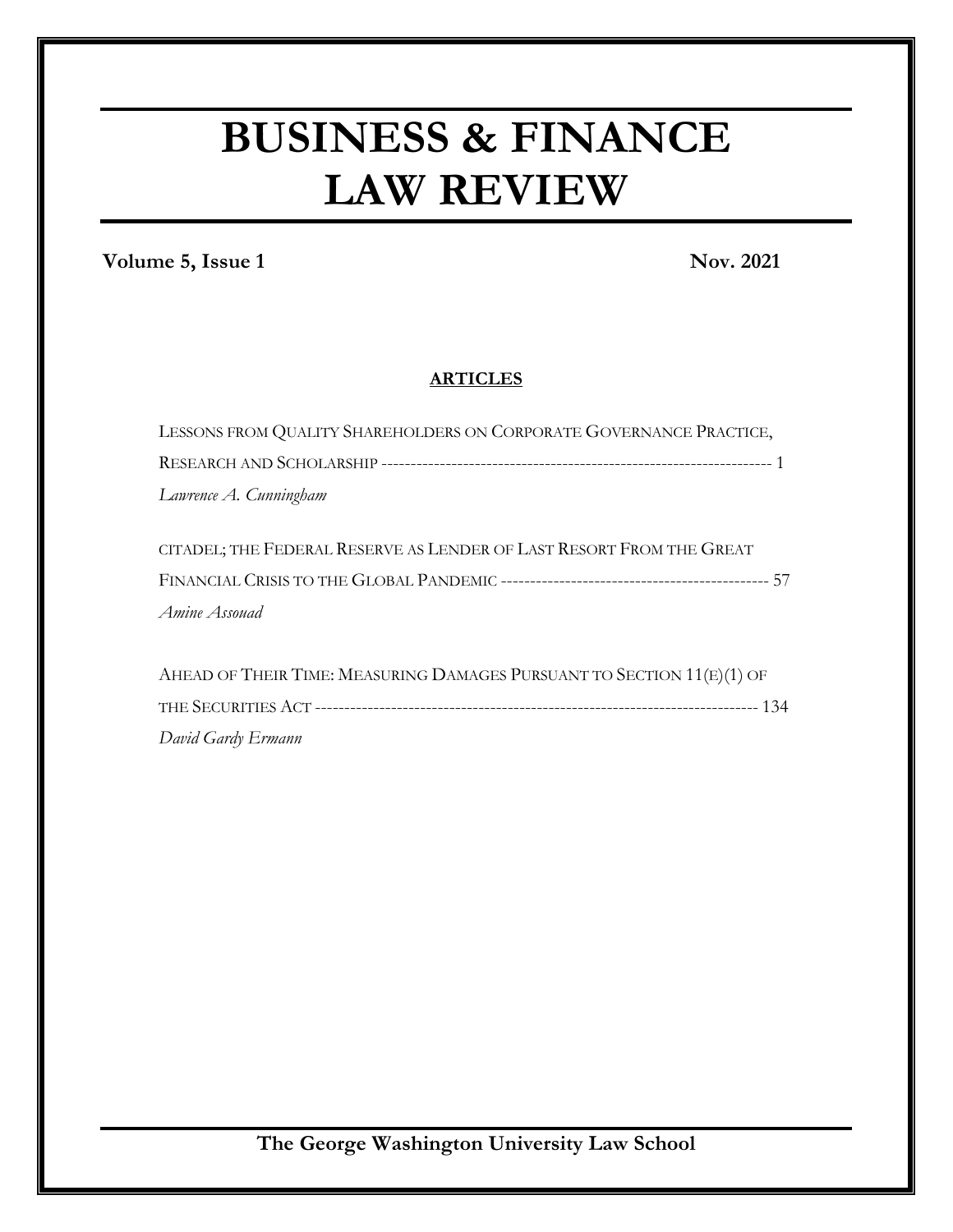

*Business & Finance Law Review*, ISSN 2574-2248, is published twice a year by the students of The George Washington University Law School, 2000 H St, N.W., Washington, D.C. 20052. E-mail: bflr@law.gwu.edu. Web site: http://www.gwbflr.org.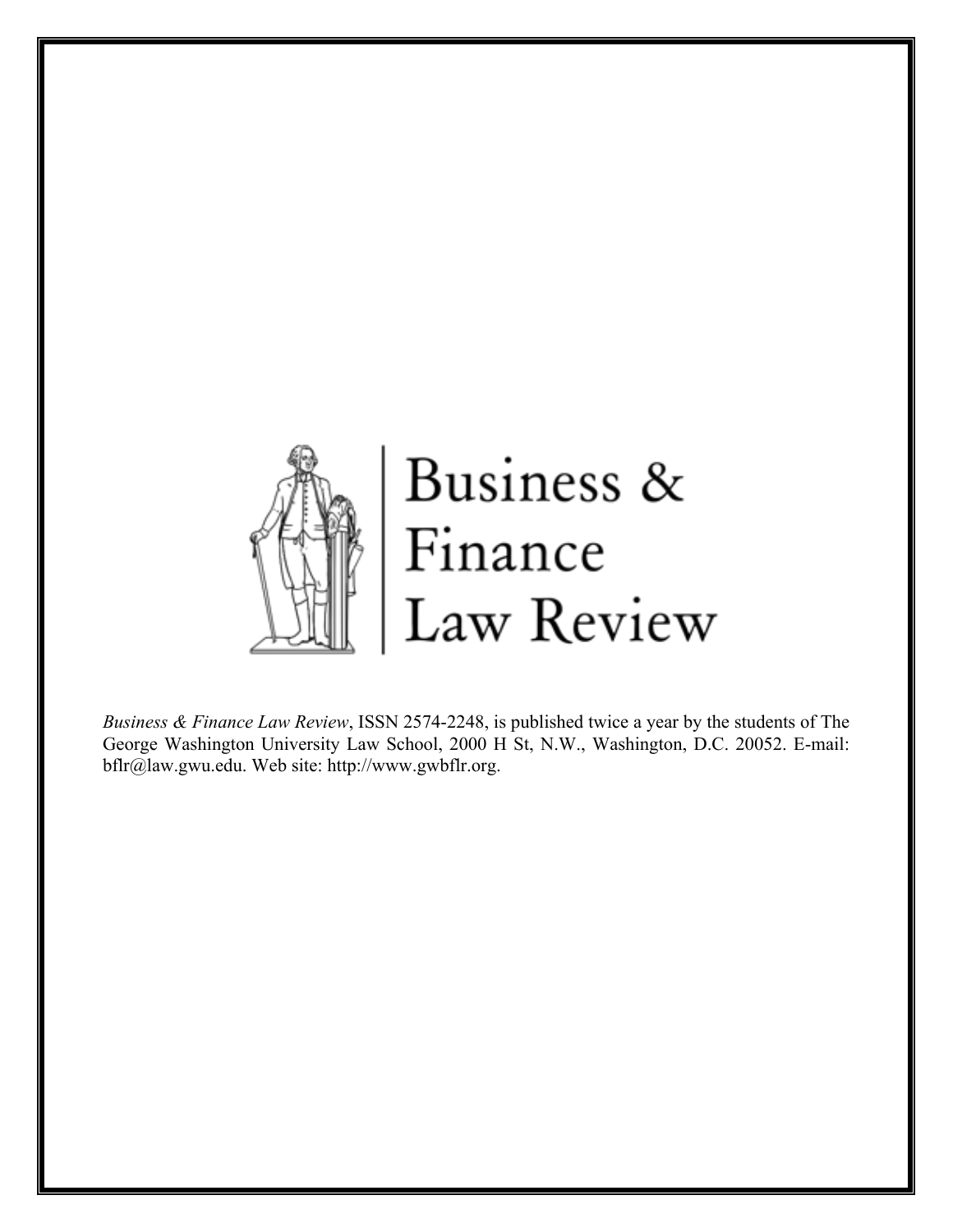### **THE GEORGE WASHINGTON UNIVERSITY LAW SCHOOL BUSINESS & FINANCE LAW REVIEW**

### **Board of Editors**

### **Volume 5** 2021–2022

*Editor-in-Chief* Shazia Siddiqui

*Senior Managing Editor* Victoria Brown

*Senior Articles Editor*  Tayler Sheehan

*Senior Notes Editor* Ashley Allen

*Articles Editor* Leslie Hamic Brendan Powell Ian Widman

Ethan Bahar Thomas Boley Alex LePore

Susannah Bakke Megan Barney Alexandra Butera Joseph D'Arco Nicholas Demirjian Anthony Jeffs

*Senior Online Editor* Brandon Dennis

*Notes Editors* Anna Reiff Nora Sweeney

*Associates* Zhuoyan Li Natalie Puletti

*Members* Roger Johnson Tyler Kendler Sarah Libby Jason Long Ann Postolowski Tara Rogan Jason Rubinton

Maayan Sachs Courtney Seams Ho Jin Yun

Jacob Seransky Hunter Shattuck Ruonan Song Bryce Small Ashley Tomillo Vikhyath Veeramachaneni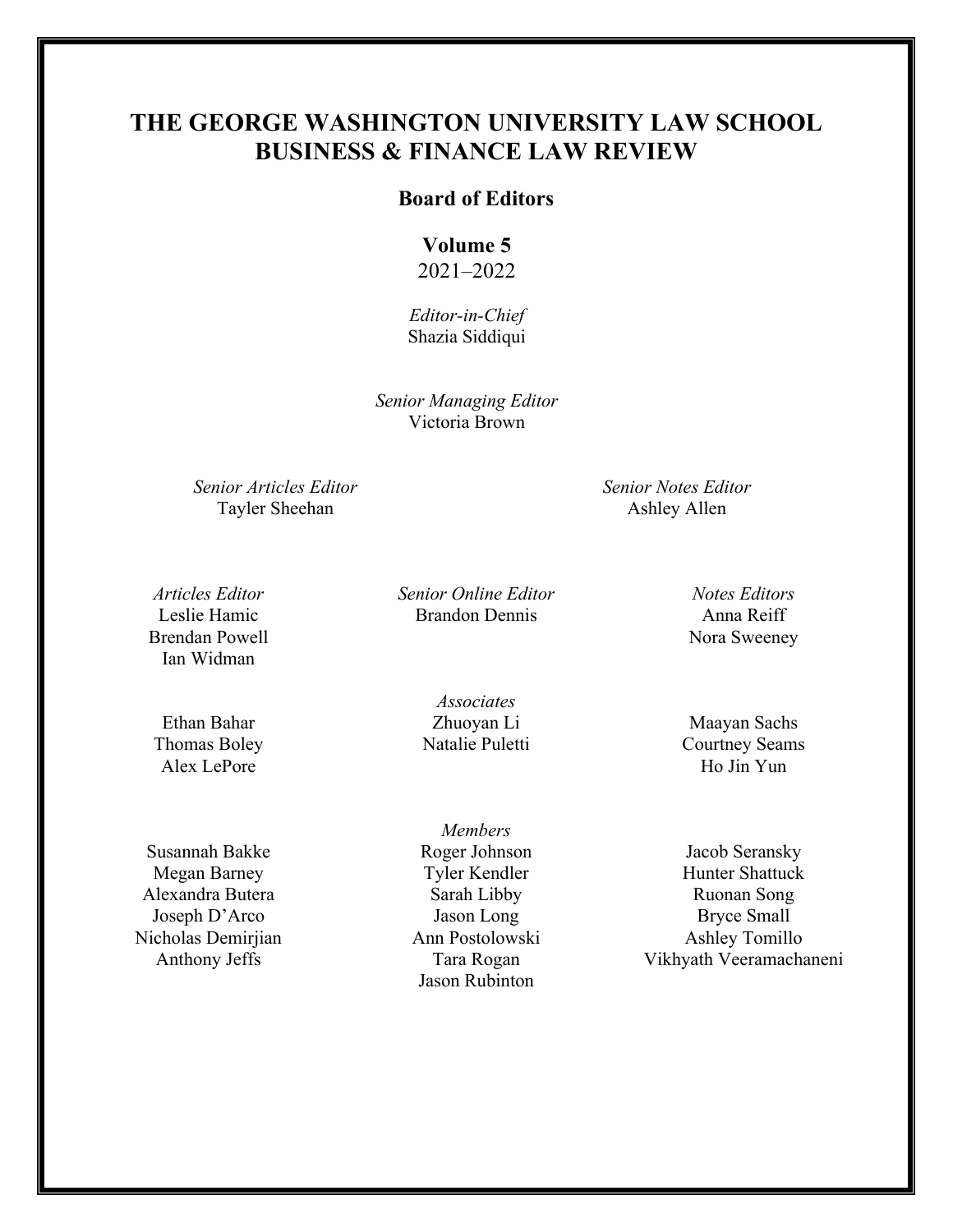## The George Washington University Law School

2021–2022

### Officers of Administration

Thomas J. LeBlanc, *President* Donna Arbide, *Vice President for Development and Alumni Relations* Sarah G. Baldassaro*, Interim Vice President for Communications and Marketing* Charles Barber, *Interim Vice President and General Counsel* Christopher Alan Bracey, *Interim Provost and Executive Vice President for Academic Affa*irs Aristide J. Collins, Jr., *Vice President, Chief of Staff, and Secretary of the University* Mark Diaz, *Executive Vice President and Chief Financial Officer* Dayna Bowen Matthew, *Dean and Harold H. Greene Professor of Law* Michael Abramowicz, *Jeffrey and Martha Kohn Senior Associate Dean for Academic Affairs and Oppenheim Professor of Law* Tammy Tideswell, *Senior Associate Dean for Administrative Affairs and John S. Jenkins Family Professorial Lecturer in Law and Policy* Rosa Celorio, *Associate Dean for International and Comparative Law and Burnett Family Professorial Lecturer in International and Comparative Law* and Policy Thomas B. Colby, *Associate Dean for Research and Faculty Development and John Theodore Fey Research Professor of Law* Renée Y. DeVigne, *Associate Dean for Student Academic Development and Online Education* Elizabeth Ewert, *Associate Dean of Students* Laurie S. Kohn, *Jacob Burns Foundation Associate Dean for Clinical Affairs* Alan B. Morrison, *Lerner Family Associate Dean for Public Interest and Public Service Law* Scott B. Pagel, *Associate Dean for Information Services* Alfreda Robinson, *Associate Dean for Trial Advocacy* Lisa M. Schenck, *Associate Dean for Academic Affairs* Sophia Sim, *Associate Dean for Admissions and Financial Aid* John M. Whealan, *Associate Dean for Intellectual Property Law Studies* Jason Belk, *Assistant Dean of Students* David M. Johnson, *Assistant Dean for Public Interest and Public Service Law* Keri McCoy, *Assistant Dean for Field Placement* Jessica Tillipman, *Assistant Dean for Government Procurement Law and Government Contracts Advisory Council Professorial Lecturer in Government Contracts Law, Practice and Policy* Nancy Hullihen, *Assistant Vice President of Development for GW Law* Kasey Brzezanski, *Director of Finance, Personnel, and Logistics* Andra Roy Chernack, *Director of Disability Support Services and Senior Academic Advisor* Matthew D. Dillard, *Director of Admissions* Lin Harmon-Walker, *Interim Director for the Environmental and Energy Law Program* Elizabeth H. Field, *Director of Strategic Communications and Marketing* Philip Hawkins, *Director of Financial Aid* Rosanne L. O'Hara, *Director of Academic Support Services* Donna Attanasio, *Senior Advisor for Energy Law Programs*

### Jacob Burns Law Library

Scott B. Pagel, *Director of the Law Library* Matthew Bochniak, *Head of Instructional Technology*  Robert Bratton, *Head of Cataloging and Metadata* Virginia M. Bryant, *Assistant Director for Technical Services* Lori Fossum, *Reference/National Security and U.S. Foreign Relations Librarian Jennifer Fritz, Systems Librarian* Nicole Evans Harris, *Assistant Director for Information Services* Mary Kate Hunter, *Reference/Government Contracts Librarian*  Lesliediana Jones, *Head of Document Services* Germaine L. Leahy, *Head of Reference* Iris Lee, *Head of Collection Services* Leslie A. Lee, *Assistant Director for Administration* Deborah Norwood, *Assistant Director for Public Services* Trina R. Robinson, *Head of Acquisitions and Continuing Resources*  Ken Rodriguez, *Reference/Intellectual Property Librarian* Lawrence Ross, *Head of Electronic Services* Robert Steele, *Cataloging Librarian*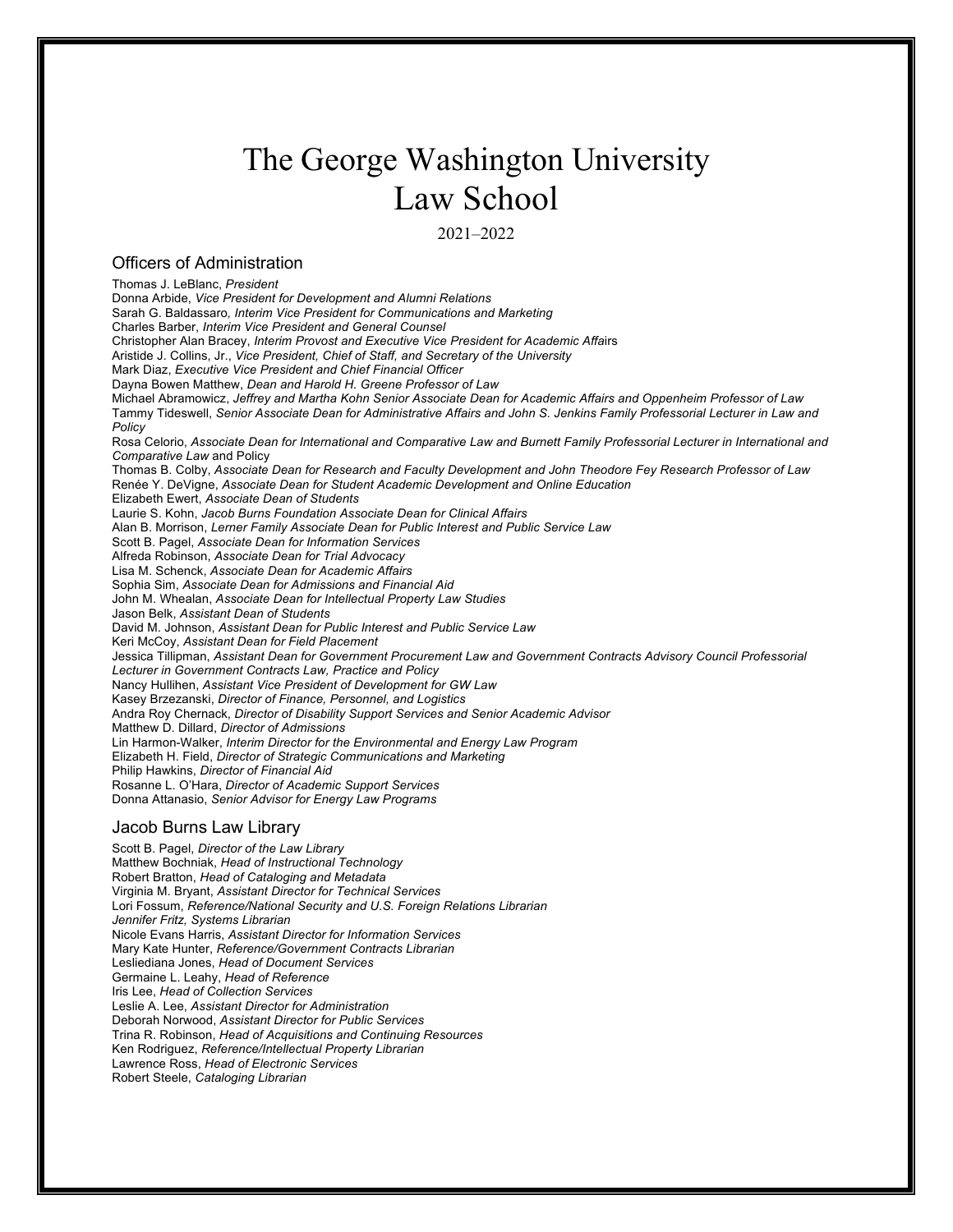### Emeriti Faculty

*Martin J. Adelman, Theodore and James Pedas Family Professor Emeritus of Intellectual Property and Technology* B.A. 1958, M.S. 1959, J.D. 1962, University of Michigan *John F. Banzhaf, III, Professor Emeritus of Law* B.S.E.E. 1962, Massachusetts Institute of Technology; J.D. 1965, Columbia University *Jerome Aure Barron, Harold H. Greene Professor Emeritus of Law* B.A. 1955, Tufts University; J.D. 1958, Yale University; LL.M. 1960, The George Washington University *James Milton Brown, Professor Emeritus of Law* A.B. 1943, University of Illinois; J.D. 1963, University of Florida *Thomas Buergenthal, Lobingier Professor Emeritus of Comparative Law and Jurisprudence* B.A. 1957, Bethany College; J.D. 1960, New York University; LL.M. 1961, S.J.D. 1968, Harvard University *W. Burlette Carter, Professor Emerita of Law* B.A. 1982, Agnes Scott College; J.D. 1985, Harvard University *James Phillip Chandler, Professor Emeritus of Law* A.B. 1963, University of California, Berkeley; J.D. 1970, University of California, Davis; LL.M. 1971, Harvard University *Lynn E. Cunningham, Professor Emeritus of Clinical Law* A.B. 1966, Cornell University; B.D. 1969, Union Theological Seminary; J.D. 1972, Columbia University *Phyllis Goldfarb, Jacob Burns Foundation Professor Emerita of Clinical Law* B.A. 1978, Brandeis University; Ed.M. 1979, Harvard University; J.D. 1982, Yale University; LL.M. 1984, Georgetown University *Jack Harlan Friedenthal, Howrey Professor Emeritus of Trial Advocacy, Litigation, and Professional Responsibility* A.B. 1953, Stanford University; J.D. 1958, Harvard University *Carol L. Izumi, Professor Emerita of Clinical Law* B.A. 1976, Oberlin College; J.D. 1980, Georgetown University *Ira C. Lupu, F. Elwood and Eleanor Davis Professor Emeritus of Law* A.B. 1968, Cornell University; J.D. 1971, Harvard University *Thomas D. Morgan, Oppenheim Professor Emeritus of Antitrust and Trade Regulation Law* B.A. 1962, Northwestern University; J.D. 1965, University of Chicago *Peter H. Meyers, Professor Emeritus of Clinical Law* B.A. 1968, Marietta College; J.D. 1971, The George Washington University *Ralph Clarke Nash, Jr., Professor Emeritus of Law* A.B. 1953, Princeton University; J.D. 1957, The George Washington University *Robert Eugene Park, Professor Emeritus of Law* B.S. 1952, B.A. 1957, J.D. 1961, University of Florida; LL.M. 1965, Yale University *Peter Raven-Hansen, Glen Earl Weston Research Professor Emeritus of Law* A.B. 1968, J.D. 1974, Harvard University *Arnold Winfred Reitze, Jr., J.B. and Maurice C. Shapiro Professor Emeritus of Environmental Law* B.A. 1960, Fairleigh Dickinson University; J.D. 1962, Rutgers University; M.P.H. 1985, Johns Hopkins University *Roger E. Schechter, Professor Emeritus of Law* B.A. 1973, The George Washington University; J.D. 1976, Harvard University *Lewis Aaron Schiller, Professor Emeritus of Law* B.A. 1950, LL.B. 1952, University of Texas; M.A. 1958, Tufts University *Teresa Moran Schwartz, J.B. and Maurice C. Shapiro Professor Emerita of Public Interest Law* A.B. 1965, Stanford University; J.D. 1971, The George Washington University *David James Sharpe, Professor Emeritus of Law* A.B. 1950, University of North Carolina; LL.B. 1955, S.J.D. 1969, Harvard University *Dinah L. Shelton, Professor Emerita of Law* B.A. 1967, J.D. 1970, University of California, Berkeley *Eric Scott Sirulnik, Professor Emeritus of Law* B.A. 1965, Franklin and Marshall College; J.D. 1968, Boston University; LL.M. 1970, The George Washington University *Lewis D. Solomon, Theodore Rinehart Professor Emeritus of Business Law* A.B. 1963, Cornell University; J.D. 1966, Yale University *Joan H. Strand, Professor Emerita of Clinical Law* B.A. 1972, J.D. 1975, The George Washington University *Arthur Edward Wilmarth, Jr., Professor Emeritus of Law* B.A. 1972, Yale University; J.D. 1975, Harvard University *Luize E. Zubrow, Professor Emerita of Law* B.A. 1969, J.D. 1972, University of Colorado Full-Time and Visiting Faculty and Administrators

*Michael Abramowicz, Oppenheim Professor of Law; Jeffrey and Martha Kohn Senior Associate Dean for Academic Affairs and Research Professor of Law* B.A. 1994, Amherst College; J.D. 1998, Yale University *Jeremy Bearer-Friend, Associate Professor of Law* B.A. 2006, Brown University; M.A. 2010, University of California, Berkeley Graduate School of Education; J.D. 2014, Stanford Law School *Jason Belk, Assistant Dean of Students* B.A. 1995, Duke University; M.P.P. 2001, Harvard University; J.D. 2004, University of California, Berkeley *Alberto Manuel Benítez, Professor of Clinical Law* B.A. 1983, J.D. 1986, State University of New York at Buffalo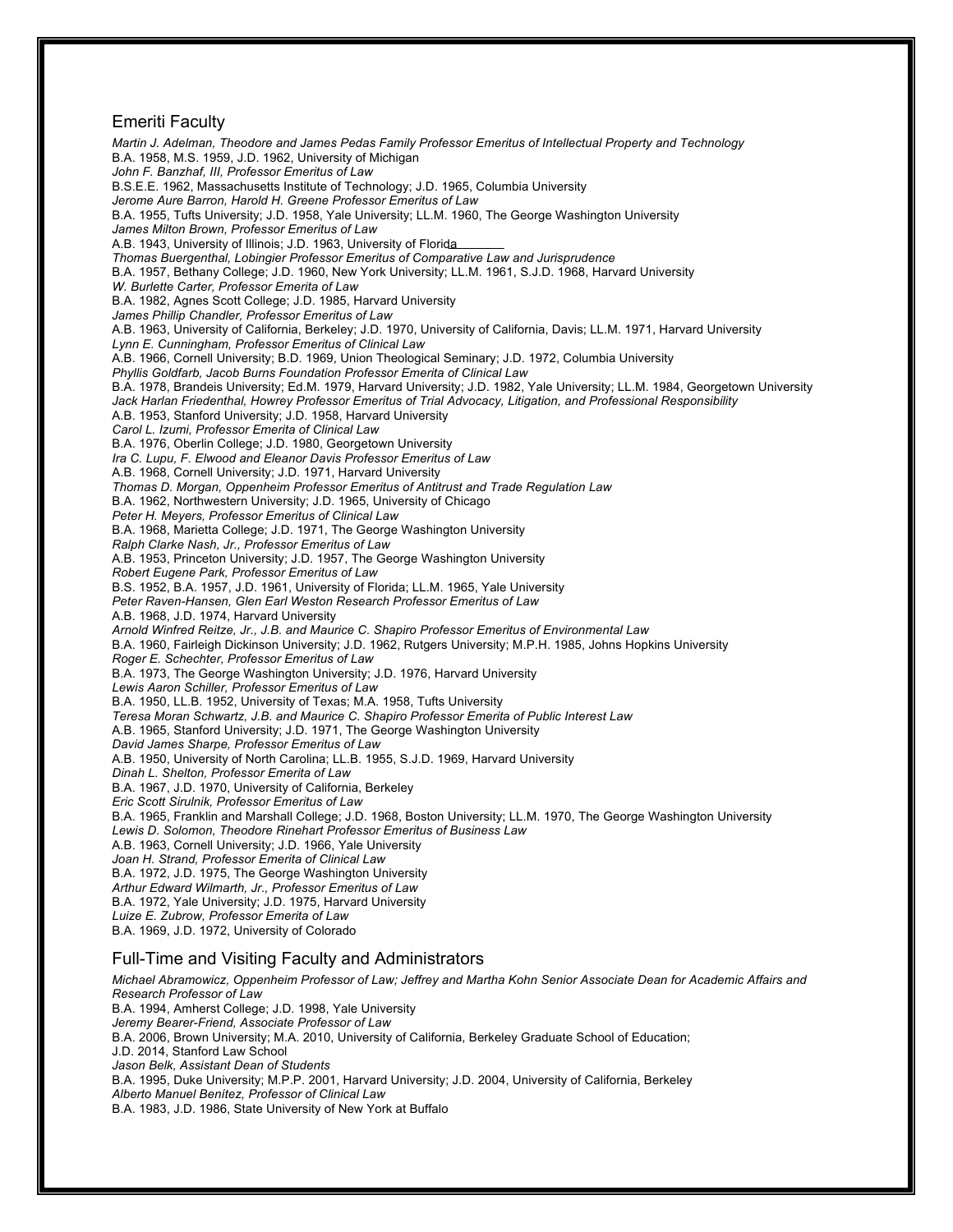*Paul Schiff Berman, Walter S. Cox Professor of Law* A.B. 1988, Princeton University; J.D. 1995 New York University *Francesca Bignami, Professor of Law; LeRoy Sorenson Merrifield Research Professor of Law* B.A. 1991, Harvard University; M.Sc. 1992, University of Oxford; J.D. 1996, Yale University *Christopher Alan Bracey, Professor of Law; Vice Provost for Faculty Affairs* B.S. 1992, University of North Carolina; J.D. 1995, Harvard University *Donald Braman, Associate Professor of Law* B.A. 1994, Columbia University; Ph.D. 2002, J.D. 2005, Yale University *Robert Brauneis, Michael J. McKeon Professor of Intellectual Property Law* B.A. 1982, University of California, Santa Cruz; J.D. 1989, Harvard University *Karen B. Brown, Theodore Rinehart Professor of Business Law* A.B.1976, Princeton University; J.D. 1979, LL.M. 1987, New York University *Arturo Carrillo, Professor of Clinical Law* A.B. 1988, Princeton University; J.D. 1991, The George Washington University; LL.M. 1999, Columbia University *Rosa Celorio, Burnett Family Professorial Lecturer in International and Comparative Law and Policy; Associate Dean for International and Comparative Legal Studies* B.S. 1996, Georgetown University; J.D. 1999, Boston College *Steve Charnovitz, Associate Professor of Law* B.A. 1975, J.D. 1998, Yale University; M.P.P. 1983, Harvard University *Mary M. Cheh, Professor of Law; Elyce Zenoff Research Professor of Law* B.A. 1972, Rutgers University, Douglass College; J.D. 1975, Rutgers University; LL.M. 1977, Harvard University *Bradford R. Clark, Professor of Law; William Cranch Research Professor of Law* B.A. 1981, Florida State University; J.D. 1985, Columbia University *Donald C. Clarke, Professor of Law; David Weaver Research Professor of Law* A.B. 1977, Princeton University; M.Sc. 1983, University of London; J.D. 1987, Harvard University *Thomas B. Colby, Professor of Law; John Theodore Fey Research Professor of Law; Associate Dean for Research and Faculty Development* B.A. 1992, Duke University; J.D. 1996, Harvard University *Robert J. Cottrol, Professor of Law, of History, and of Sociology; Harold Paul Green Research Professor of Law* B.A. 1971, Ph.D. 1978, Yale University; J.D. 1984, Georgetown University *Charles B. Craver, Freda H. Alverson Professor of Law* B.S. 1967, M.I.L.R. 1968, Cornell University; J.D. 1971, University of Michigan *Lawrence A. Cunningham, Professor of Law; Henry St. George Tucker, III Research Professor of Law* B.A. 1985, University of Delaware; J.D. 1988, Yeshiva University *Renée Y. DeVigne, Professorial Lecturer in Law; Associate Dean for Student Academic Development* B.A. 1979, J.D. 1982, Georgetown University *Laura A. Dickinson, Professor of Law; Oswald Symister Colclough Research Professor of Law* A.B. 1992, Harvard University; J.D. 1996, Yale University *Elizabeth Ewert, Associate Dean of Students* B.A. 1988, Georgetown University; J.D. 1992, Washington and Lee University School of Law; M.F.A. 2002, Warren Wilson College *David Fontana, Professor of Law; Samuel Tyler Research Professor of Law* B.A. 1999, University of Virginia; J.D. 2005, Yale University *Theresa A. Gabaldon, Lyle T. Alverson Professor of Law* B.S. 1975, University of Arizona; J.D. 1978, Harvard University *Miriam Galston, Associate Professor of Law* A.B. 1967, Cornell University; Ph.D. 1973, University of Chicago; J.D. 1982, Yale University *Iselin Gambert, Professor of Legal Research and Writing; Associate Director, Legal Research and Writing Progra*m B.A. 2001, Pomona College; J.D. 2007, The George Washington University *Robert L. Glicksman, J. B. and Maurice C. Shapiro Professor of Environmental Law* B.A. 1973, Union College; M.A. 1974, Harvard University; J.D. 1977, Cornell University *Jeffrey S. Gutman, Professor of Clinical Law* B.A. 1983, Stanford University; J.D. 1986, Harvard University *Emily Hammond, Professor of Law; Glen Earl Weston Research Professor of Law* B.S. 1996, Virginia Polytechnic Institute and State University; J.D. 2002, University of Georgia *Suzanne H. Jackson, Professor of Clinical Law* B.A. 1985, Wellesley College; J.D. 1988, Harvard University *David M. Johnson, Professorial Lecturer in Law; Assistant Dean for Pro Bono and Advocacy Programs* B.A. 1986, J.D. 1990, Georgetown University *Susan R. Jones, Professor of Clinical Law* B.A. 1978, Brandeis University; J.D. 1980, M.A. 1985, Antioch School of Law *Dmitry Karshtedt, Associate Professor of Law* A.B. 1999, Harvard University; Ph.D. 2005, University of California Berkeley; J.D. 2011, Stanford University *F. Scott Kieff, Professor of Law; Fred C. Stevenson Research Professor of Law* B.S. 1991, Massachusetts Institute of Technology; J.D. 1994, University of Pennsylvania *Laird C. Kirkpatrick, Professor of Law, Louis Harkey Mayo Research Professor of Law* A.B. 1965, Harvard University; J.D. 1968, University of Oregon *Laurie S. Kohn, Associate Professor of Clinical Law; Jacob Burns Foundation Associate Dean for Clinical Affairs* A.B. 1990, Harvard University; J.D. 1996, LL.M. 2000, Georgetown University *William E. Kovacic, Global Competition Professor of Law and Policy; Director, Competition Law Center* A.B. 1974, Princeton University; J.D. 1978, Columbia University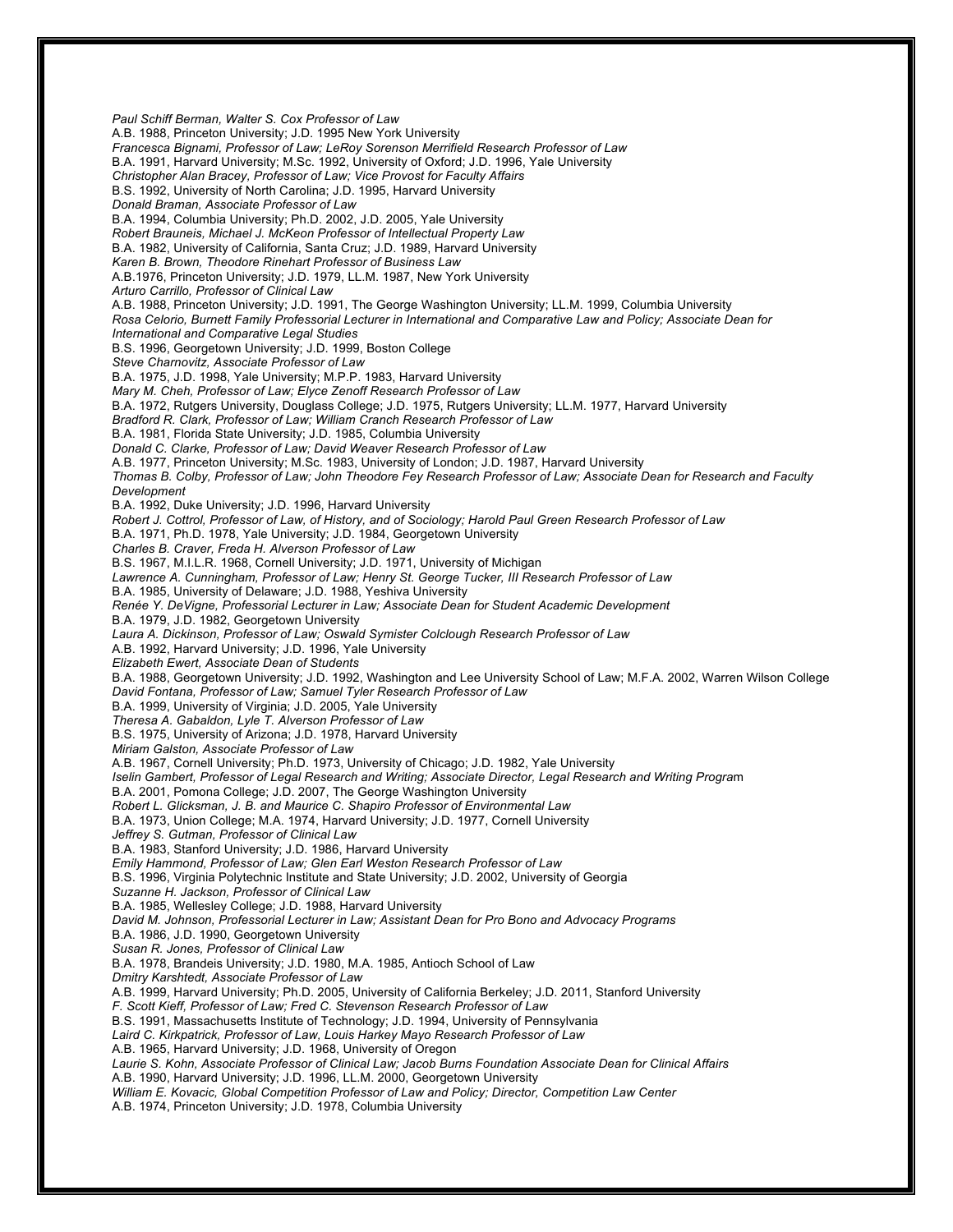*Cynthia Lee, Edward F. Howrey Professor of Law* B.A. 1983, Stanford University; J.D. 1989, University of California, Berkeley *Renée Lettow Lerner, Professor of Law; Donald Phillip Rothschild Research Professor of* Law A.B. 1990, Princeton University; M.Litt. 1993, Oxford University; J.D. 1995, Yale University *Jeffrey Manns, Professor of Law* B.A. 1998, University of Virginia; D.Phil. 2003, Oxford University; J.D. 2003, Yale University *Maeva Marcus, Research Professor of Law* B.A. 1962, Brandeis University; M.A. 1963, Ph.D. 1975, Columbia University *Dayna Bowen Matthew, Dean; Harold H. Greene Professor of Law* B.A. 1981, Harvard-Radcliffe College; J.D. 1987, University of Virginia School of Law; Ph. D. 2018, University of Colorado *Keri McCoy, Professorial Lecturer in Law; Assistant Dean for Field Placem*ent B.A. 1992, University of Pittsburgh; J.D. 1995, Georgetown University Law Center *Joan S. Meier, Professor of Clinical Law* B.A. 1980, Harvard University; J.D. 1983, University of Chicago *Dalia Tsuk Mitchell, Professor of Law and of History* LL.B. 1992, Tel Aviv University; LL.M. 1994, S.J.D. 1999, Harvard University; M.Phil. 1999, Yale University *Blake D. Morant, Professor of Law; Robert Kramer Research Professor of Law* B.A. 1975, J.D. 1978, University of Virginia *Alan B. Morrison, Professorial Lecturer in Law; Lerner Family Associate Dean for Public Interest and Public Service Law* B.A. 1959, Yale University; LL.B. 1966, Harvard University *Sean D. Murphy, Manatt/Ahn Professor of International Law* B.A. 1982, The Catholic University of America; J.D. 1985, Columbia University; LL.M. 1987, Cambridge University; S.J.D. 1995, University of Virginia *Dawn C. Nunziato, Professor of Law; William Wallace Kirkpatrick Research Professor of Law* B.A. 1987, M.A. 1989, J.D. 1994, University of Virginia *Anne K. Olesen, Professor of Clinical Law* B.S. 1976, Metropolitan State College; M.A. 1978, State University of New York at Albany; J.D. 1982, New York University *Spencer A. Overton, Professor of Law* B.A. 1990, Hampton University; J.D. 1993, Harvard University *Scott B. Pagel, Professor of Law; Director, Jacob Burns Law Library; Associate Dean for Information Services* B.A. 1972, Michigan State University; M.A. in L.S. 1977, University of Michigan; J.D. 1985, University of California, Berkeley *Todd D. Peterson, Professor of Law; Carville Dickinson Benson Research Professor of Law* A.B. 1973, Brown University; J.D. 1976, University of Michigan *Richard J. Pierce, Jr., Lyle T. Alverson Professor of Law* B.S. 1965, Lehigh University; J.D. 1972, University of Virginia *Alfreda Robinson, Professorial Lecturer in Law; Associate Dean for Trial Advocacy* B.A. 1973, M.A. 1976, University of Chicago; J.D. 1978, The George Washington University *Jeffrey Rosen, Professor of Law* A.B. 1986, Harvard University; B.A. 1988, Oxford University; J.D. 1991, Yale University *Sara Rosenbaum, Hirsh Professor of Health Law and Policy; Professor of Law (courtesy appointment)* B.A. 1973, Wesleyan University; J.D. 1976, Boston University *Catherine J. Ross, Professor of Law; Fred C. Stevenson Research Professor of Law* B.A. 1971, Ph.D. 1977, J.D. 1987, Yale University *Stephen Allan Saltzburg, Wallace and Beverley Woodbury University Professor of Law* B.A. 1967, Dickinson College; J.D. 1970, University of Pennsylvania *Joan E. Schaffner, Associate Professor of Law* B.S. 1979, J.D. 1990, University of Southern California; M.S. 1981, Massachusetts Institute of Technology *Lisa M. Schenck, Professorial Lecturer in Law; Associate Dean for Academic Affairs* B.A. 1983, Providence College; M.P.A. 1986, Fairleigh Dickinson University; J.D. 1989, University of Notre Dame; LL.M. 1995, The Judge Advocate General's Legal Center and School; LL.M. 1998, J.S.D. 2007, Yale University; LL.D. (honoris causa) 2018, Providence College *Naomi Schoenbaum, Associate Professor of Law* B.A. 2001, Yale University; J.D. 2005, Harvard University *Steven L. Schooner, Nash & Cibinic Professor of Government Procurement Law* B.A. 1982, Rice University; J.D. 1985, College of William & Mary; LL.M. 1989, The George Washington University *Joshua I. Schwartz, E.K. Gubin Professor of Government Contracts Law* B.A. 1973, Harvard University; J.D. 1976, M.R.P. 1977, Cornell University *Jonathan R. Siegel, Professor of Law; F. Elwood and Eleanor Davis Research Professor of Law* A.B. 1984, Harvard University; J.D. 1989, Yale University *Anita M. Singh, Associate Professor of Legal Research and Writing; Associate Director, Legal Research and Writing Program* B.A. 2001, Southern Methodist University; M.A. 2006, J.D 2007, University of Pennsylvania *Peter J. Smith, Professor of Law; Arthur Selwyn Miller Research Professor of Law* B.A. 1992, Yale University; J.D. 1997, Harvard University *Daniel Justin Solove, Professor of Law; John Marshall Harlan Research Professor of L*aw B.A. 1994, Washington University; J.D. 1997, Yale University *Jessica K. Steinberg, Professor of Clinical Law* B.A. 1998, Columbia University; J.D. 2004, Stanford University *Ralph G. Steinhardt, Professor of Law and International Affairs; Lobingier Professor of Comparative Law and Jurisprud*ence B.A. 1976, Bowdoin College; J.D. 1980, Harvard University *Sonia M. Suter, Professor of Law; The Kahan Family Research Professor of Law*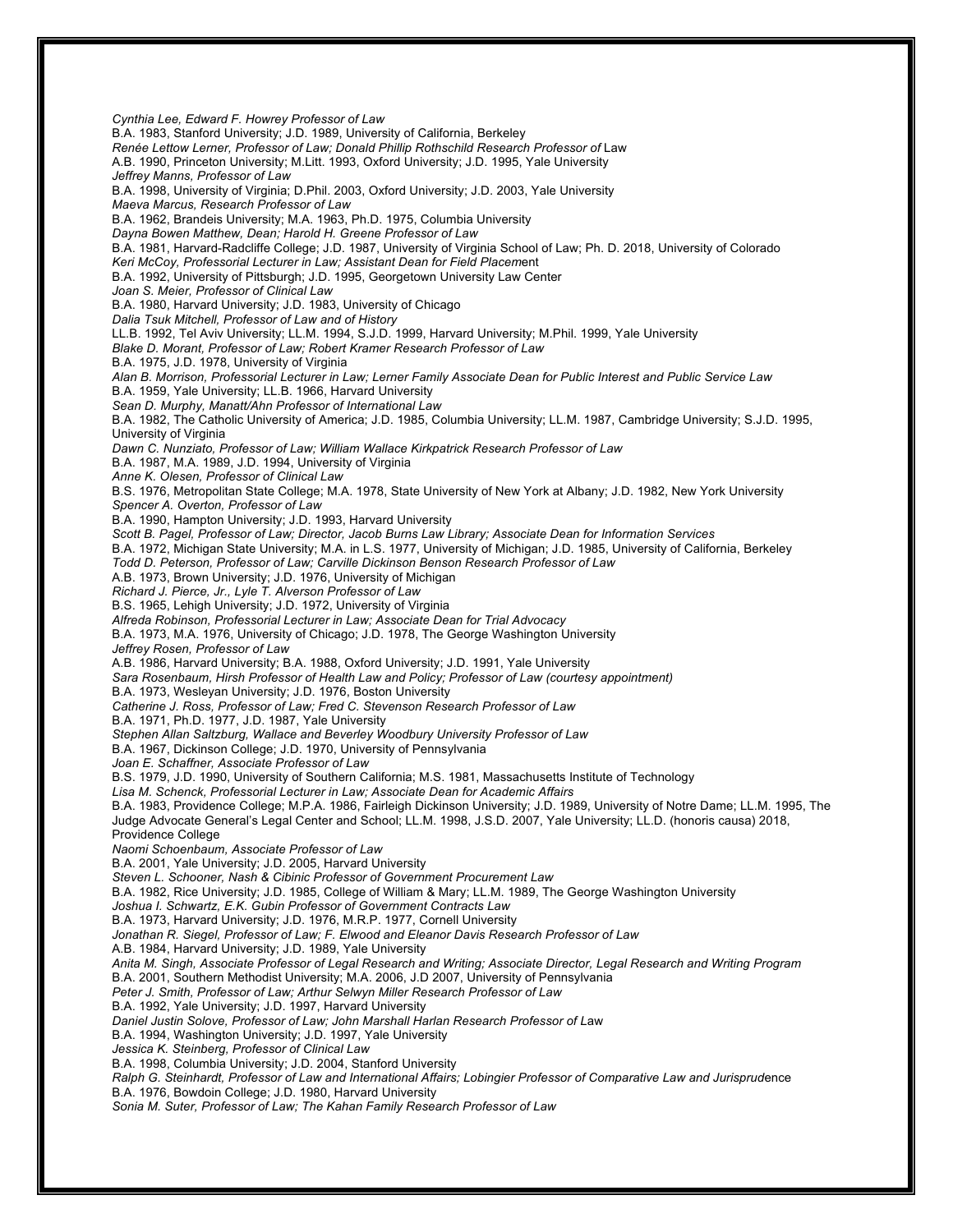B.A. 1985, Michigan State University; M.S. 1987, J.D. 1994, University of Michigan

*Edward T. Swaine, Professor of Law; The Kahan Family Research Professor of Law*

A.B. 1985, Harvard University; J.D. 1989, Yale University

*Joel Teitelbaum, Associate Professor of Health Policy; Associate Professor of Law (courtesy appointment)*

B.A. 1991, University of Wisconsin; J.D. 1996 Marquette University; LL.M. 1998, The George Washington University

*Tammy P. Tideswell, John S. Jenkins Family Professorial Lecturer in Law and Policy; Senior Associate Dean for Administrative Affairs*

B.A. 1985, Valparaiso University; J.D. 1988, Valparaiso University School of Law; LL.M. 2005, The George Washington University Law School

*Jessica Tillipman, Government Contracts Advisory Council Professorial Lecturer in Government Contracts Law, Practice and Policy; Assistant Dean for Government Procurement Law*

B.A. 2000, Miami University; J.D. 2003, The George Washington University

*Roger Hans Trangsrud, James F. Humphreys Professor of Complex Litigation and Civil Procedure*

B.A. 1972, Carleton College; J.D. 1975, University of Chicago

*Jonathan Turley, J.B. and Maurice C. Shapiro Professor of Public Interest Law*

A.B. 1983, University of Chicago; J.D. 1987, Northwestern University

*Robert W. Tuttle, Professor of Law; David R. and Sherry Kirschner Berz Research Professor of Law and Religion*

B.A. 1985, College of William & Mary; M.A. 1989, Lutheran School of Theology at Chicago; J.D. 1991, The George Washington University; Ph.D. 1997, University of Virginia

*Charles W. Tyler, Associate Professor of Law*

B.A. 2007, University of Notre Dame; B. Phil. 2009, Oxford University; J.D. 2013, Yale Law School

*Paul Wahlbeck, Professor of Political Science; Professor of Law (courtesy appointment)*

B.A. 1983, Wheaton College; J.D. 1986, University of Illinois; Ph.D. 1993, Washington University, St. Louis

*Katherine R. Weisburd, Associate Professor of Law*

B.A. 2000, Brown University; J.D. 2005, Columbia University

*John M. Whealan, Professorial Lecturer in Law; Intellectual Property Advisory Council Associate Dean for Intellectual Property Law Studies*

B.S. 1985, Villanova University; M.S. 1987, Drexel University; J.D. 1990, Harvard University

*Christopher R. Yukins, Lynn David Research Professor of Government Contracts Law*

A.B. 1984, Harvard University; J.D. 1988, University of Virginia

#### Part-Time Faculty

*Ernest B. Abbott, Professorial Lecturer in Law* B.A. 1972, Swarthmore College; J.D., M.P.P. 1976, Harvard University *Hdeel Abdelhady, Professorial Lecturer in Law* B.A. University of Pittsburgh; J.D. 2004, The George Washington University *Jason A. Abel, Professorial Lecturer in Law* A.B. 2000, University of Illinois; J.D. 2003, University of Pennsylvania *Ava J. Abramowitz, Professorial Lecturer in Law* B.A. 1970, Brandeis University; J.D. 1980, The George Washington University *David G. Adams, Professorial Lecturer in Law* B.A. 1974, University of Southwestern Louisiana; J.D. 1977, New York University *Matthew H. Adler, Professorial Lecturer in Law* B.S. 1980, Cornell University; J.D. 1983, Columbia University *S. Craig Alexander, Professorial Lecturer in Law* B.S. 1987, University of Wisconsin; J.D. 1991, Duke University *Stanimir A. Alexandrov, Professorial Lecturer in Law* J.D. 1981, State Institute for International Relations, Russia; LL.M. 1993, S.J.D. 1995, The George Washington University *John D. Altenburg, Jr., Professorial Lecturer in Law* B.A. 1966, Wayne State University; J.D. 1973, University of Cincinnati; M.M.A.S. 1986, U.S. Army Command and General Staff College *Ashley N. Amen, Professorial Lecturer in Law* B.A. 2008, The University of Maryland, Baltimore County; J.D. 2011, The George Washington University Law School *Eric Angel, Professorial Lecturer in Law* B.A. 1989, J.D. 1993, Yale University *Bernard James Apperson, Professorial Lecturer in Law* B.A. 1978, American University; J.D. 1981, Cumberland School of Law; LL.M. 1985, Georgetown University *Jessica Arco, Professorial Lecturer in Law* J.D. 2014, The George Washington University *William P. Atkins, Professorial Lecturer in Law* B.S. 1986, University of Maryland; J.D. 1992, University of Baltimore; LL.M. 1996, The George Washington University Law School *Jeffrey Axelrad, Professorial Lecturer in Law* B.S. 1964, Carnegie Institute of Technology; J.D. 1967, Northwestern University *Marshall B. Babson, Professorial Lecturer in Law* A.B. 1968, University of Pennsylvania; J.D. 1975, Columbia University *Charles Barber, Professorial Lecturer in Law* B.A. 1976, J.D. 1979, Howard University *Craig D. Barrett, Professorial Lecturer in Law* B.A. 1995, Brooklyn College; J.D. 1998, University of Pennsylvania Law School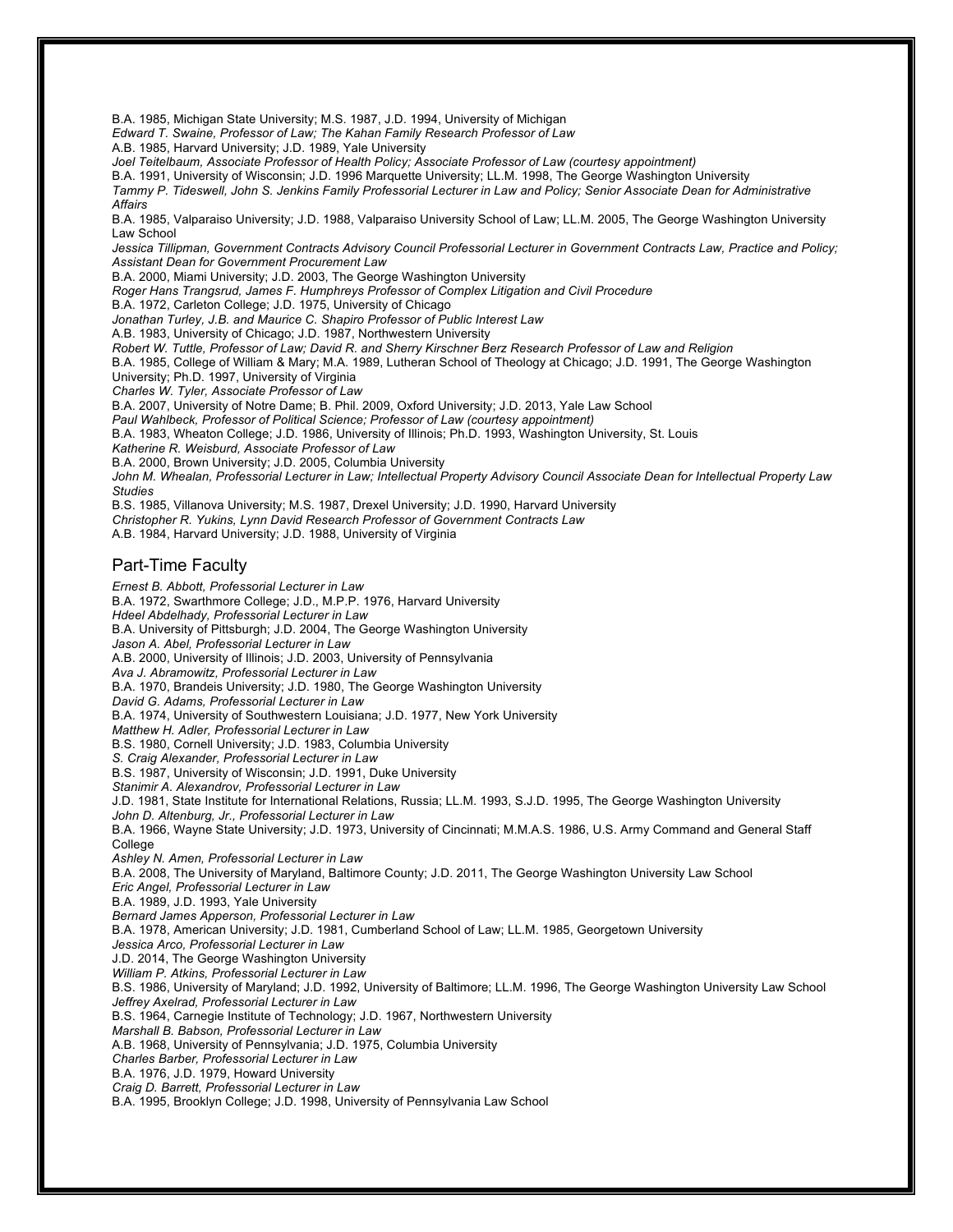*Donna Bartee-Robertson, Professorial Lecturer in Law* B.S. 1988, University of Florida; J.D. 1994, Washington College of Law at American University *Paul M. Basta, Professorial Lecturer in Law* B.A. 1988, University of Michigan; J.D. 1992, The George Washington University *Michael St. Patrick Baxter, Professorial Lecturer in Law* LL.B. 1979, University of Western Ontario; LL.M. 1983, Harvard University *The Honorable Ronna Lee Beck, Professorial Lecturer in Law* A.B. 1969, University of Michigan; J.D. 1972, Yale University; Associate Judge, Superior Court of the District of Columbia *Michael Beder, Professorial Lecturer in Law* B.S. 2007, Northwestern University; J.D. 2011, Georgetown University *James P. Benoit, Professorial Lecturer in Law* B.S. 1985, M.B.A. 1987, Cornell University; J.D. 1994, University of Pacific; LL.M. 2006, The George Washington University *Joseph M. Berl, Professorial Lecturer in Law* A.B. 1964, Columbia University; J.D. 1967, The George Washington University *David H. Bernstein, Professorial Lecturer in Law* A.B. 1985, Princeton University; M.Sc. 1986, London School of Economics and Political Science; J.D. 1989, Yale University *Linda E. Blauhut, Professorial Lecturer in La*w B.A. 1988, Michigan State University; J.D. 1993, George Washington University *Matthew Blum, Professorial Lecturer in Law* B.A. 1985, College of William & Mary; J.D. 1988, The George Washington University *Jeffrey S. Blumberg, Professorial Lecturer in Law* B.A. 1987, Washington University; J.D. 1990, University of Maryland; M.A. 2008, Georgetown University *Claire N. Blumenson, Professorial Lecturer in Law* B.A. 2006, Wesleyan University; M.A. 2008, Pace University; J.D. 2011, University of Virginia *Nathaniel Bolin, Professorial Lecturer in Law* M.A. 1996, Stanford University; J.D. 2003, The George Washington University *John A. Boneta, Professorial Lecturer in La*w B.A. 1983, Gettysburg College; M.Sc. 1984, American University; J.D., 1993, Catholic University *Alexander H. Bopp, Professorial Lecturer in Law* B.A. 1993, Columbia University; J.D. 1998, Boston University *Ezio E. Borchini, Professorial Lecturer in Law* B.S. 1980, University of Maryland; M.S. 1992, Marymount University; J.D. 1997, The Catholic University of America; LL.M. 1998, The George Washington University *Matthew Bornfreund, Professorial Lecturer in Law* B.A. 2003, University of Central Florida; J.D. 2012, The George Washington University *Ronald J. Borro, Professorial Lecturer in Law* B.S. 1973, U.S. Naval Academy; J.D. 1978, The George Washington University *Samuel B. Boxerman, Professorial Lecturer in Law* A.B. 1983, University of Illinois; J.D. 1986, Harvard University *Jeffrey A. Breinholt, Professorial Lecturer in Law* BB.A. 1985, Yale University; J.D. 1988, University of California, Los Angeles *The Honorable Patricia A. Broderick, Professorial Lecturer in Law* B.A. 1971, Trinity College; M.A. 1974, The George Washington University; J.D. 1981, Catholic University of America; Associate Judge, Superior Court for the District of Columbia *Larry Warren Brown, Professorial Lecturer in Law* B.A. 1972, University of Colorado; M.A. 1993, U.S. Naval War College; J.D. 1998, Georgetown University *Leslie S. Brown, Professorial Lecturer in Law* B.S. 1997, Carnegie Mellon University; J.D. 2000, The George Washington University *Thomas E. Brzozowski, Research Professor of Public Policy; Professorial Lecturer in Law* B.A. 1996, J.D. 2002, College of William & Mary; LL.M. 2015, Georgetown University; M.S.S. 2017, United States Army War College *Trent C. Buatte, Professorial Lecturer in Law* J.D. 2013, The George Washington University; B.A. 2010, American University *Todd F. Buchwald, Professorial Lecturer in Law* B.A. 1978, Cornell University; J.D. 1981, Yale University *David Calabrese, Professorial Lecturer in Law* B.A. 1988, M.A. 1994, J.D. 2001, The George Washington University *Charles H. Camp, Professorial Lecturer in Law* B.S. 1979, Louisiana State University; J.D. 1982, Wake Forest University; LL.M. 1983, The George Washington University *The Honorable John M. Campbell, Professorial Lecturer in Law* A.B. 1975, J.D. 1981, Yale University; Associate Judge, Superior Court of the District of Columbia *The Honorable Russell F. Canan, Professorial Lecturer in Law* B.A. 1972, Syracuse University; J.D. 1976, Antioch School of Law; Associate Judge, Superior Court of the District of Columbia *Alexander O. Canizares, Professorial Lecturer in Law* B.A. 1999, University of Wisconsin; J.D. 2006, The George Washington University *George D. Cannon, Professorial Lecturer in Law* B.A. 1998, Tulane University; J.D. 1994, The George Washington University Law School *Danielle Cantor, Professorial Lecturer in Law* B.A. University of Pennsylvania *Burrus M. Carnahan, Professorial Lecturer in Law* B.A. 1966, Drake University; J.D. 1969, Northwestern University; LL.M. 1974, University of Michigan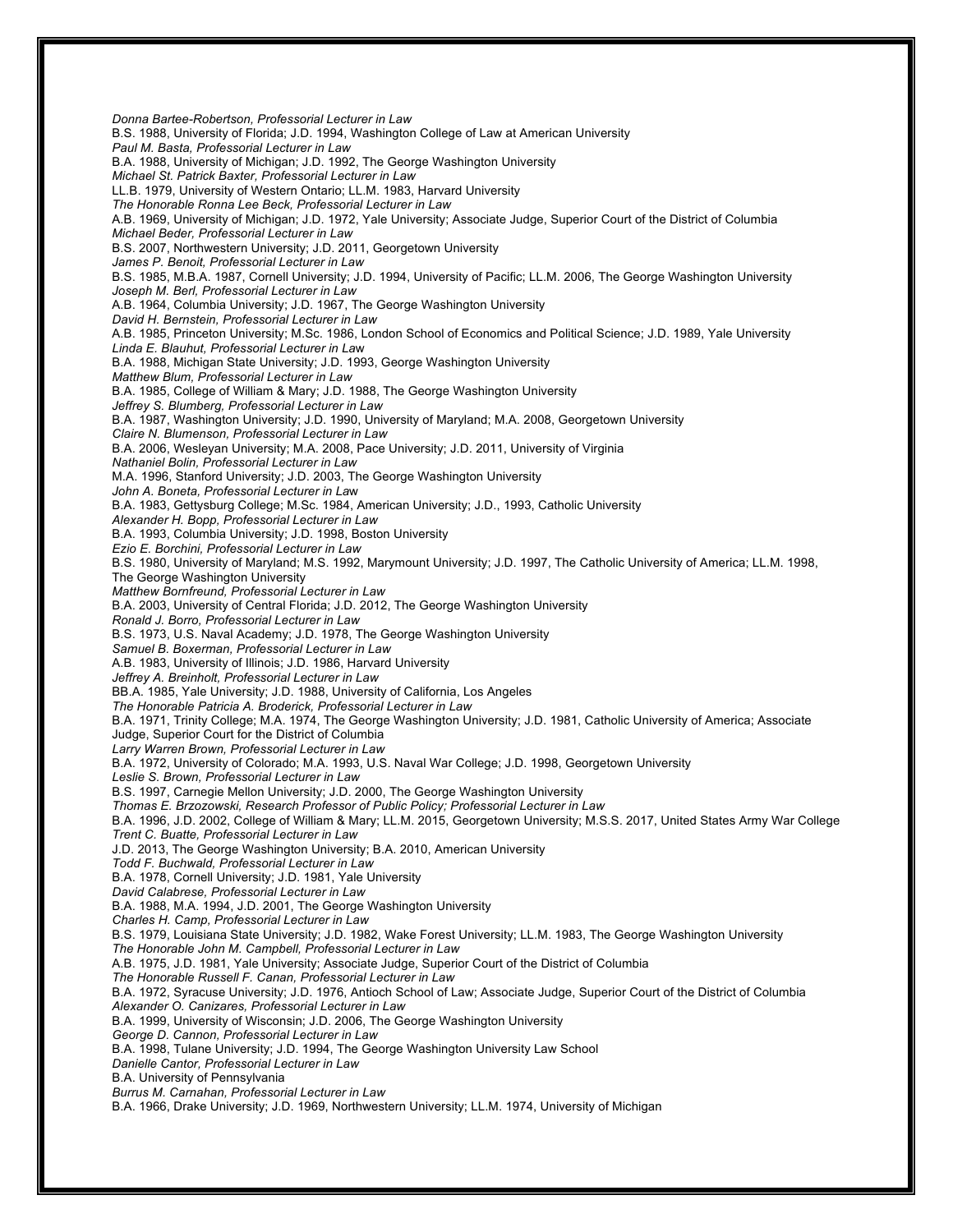*Steven A. Cash, Professorial Lecturer in Law* A.B. 1984, Vassar College; J.D. 1987, Yale University *Ben Cassady, Professorial Lecturer in Law* B.A. 2005, Dartmouth College; J.D. 2009, The George Washington University *Josh Champagne, Professorial Lecturer in Law* B.A. 2005, Brown University; J.D. 2013, The George Washington University *Robin K. Chand, Professorial Lecturer in Law* B.A. 2003, University of Michigan; J.D. 2007, Howard University *Olivia S. Choe, Professorial Lecturer in Law* A.B. 1999, Harvard University; J.D. 2004, Yale University *Jaimie N. Clark, Professorial Lecturer in Law* B.A. 2008, Ohio State University; M.S. 2022, John Hopkins University; M.S. 2010, National Defense Intelligence College; J.D. 2015, The George Washington University *Michael S. Coffee, Professorial Lecturer in Law* B.S. 1993, James Madison University; J.D. 1996, The George Washington University *David K. Cohen, Professorial Lecturer in Law* B.A. 1978, University of Pennsylvania; J.D. 1982, Rutgers University; LL.M. 1989, London School of Economics *Jill Stanley Cohen, Professorial Lecturer in Law* B.A. 1989, University of Michigan; J.D. 1992, University of Miami *Wayne R. Cohen, Professorial Lecturer in Law* B.B.A. 1988, University of Michigan; J.D. 1991, University of Miami *Melissa F. Colangelo, Professorial Lecturer in Law* A.B. 2002, Brown University; J.D. 2008, The George Washington University *Liza V. Craig, Professorial Lecturer in Law* B.A. 1997, Brown University; J.D. 2004, Catholic University of America *Polly Craighill, Professorial Lecturer in Law* B.A. 1963, Sweetbriar College; J.D. 1966, The George Washington University; LL.M. 1984, Georgetown University *Paul T. Crane, Professorial Lecturer in Law* B.A. 2004, M.A. 2007, J.D. 2007, University of Virginia *Graham R. Cronogue, Professorial Lecturer in Law* B.A. 2010, University of North Carolina at Chapel Hill; J.D. 2013, Duke University School of Law *John R. Crook, Professorial Lecturer in Law* B.A. 1969, Wabash College; J.D. 1972, Yale University *Howard Crystal, Professorial Lecturer in Law* B.A. 1988, Northwestern University; J.D. 1993, Georgetown University *Harold Datz, Professorial Lecturer in Law* B.A. 1960, J.D. 1963, University of Florida *Kathryn C. Davis, Professorial Lecturer in Law* B.S. 2001, Boston University; J.D. 2005, Temple University *Warren N. Davis, Professorial Lecturer in Law* B.S.F.S. 1969, J.D. 1974, Georgetown University *William E. Davis, Professorial Lecturer in Law* B.A. 1965, University of North Carolina; J.D. 1968, College of William & Mary *Mysti Degani, Professorial Lecturer in Law* B.A. & B.S. 2004, Boston University; J.D. 2007, Harvard Law School *Ryan K.J. Dickey, Professorial Lecturer in Law* B.S. 2004, University of Virginia; J.D. 2007, Boston University School of Law *Marjorie Dieter, Professorial Lecturer in Law* B.A. 2008, American University; J.D. 2011, The George Washington University *Patrick A. Doody, Professorial Lecturer in Law* B.S. 1986, Virginia Tech; J.D. 1992, George Mason University *Donna M. Downing, Professorial Lecturer in Law* A.B. 1978, Harvard University; M.P.P. 1980, University of California, Berkeley; J.D. 1990, Georgetown University; LL.M. 1995, The George Washington University *Geoffrey A. Drucker, Professorial Lecturer in Law* A.B. 1982, Stanford University; J.D. 1985, University of California, Los Angeles; M.S. 1997, George Mason University *Alan S. Dubin, Professorial Lecturer in Law* B.A. 1973, University of Rochester; J.D. 1976, The George Washington University *Jane Moretz Edmisten, Professorial Lecturer in Law* A.B. 1960, M.A. 1962, University of North Carolina; J.D. 1967, The George Washington University *The Honorable Andrew S. Effron, Professorial Lecturer in Law* B.A. 1970, J.D. 1975, Harvard University; Senior Judge, U.S. Court of Appeals for the Armed Forces *Randall D. Eliason, Professorial Lecturer in Law* B.A. 1982, University of North Dakota; J.D. 1985, Harvard University *Andrew Eskin, Professorial Lecturer in Law* B.A. 1979, Stanford University; M.B.A. 1984, University of California, Berkeley; J.D. 1984, University of California, Hastings *Theodore R. Essex, Professorial Lecturer in Law* B.A. 1997, Miami University of Ohio; J.D. 1980, The Ohio State University; Judge, U.S. International Trade Commission *Leslie Fair, Professorial Lecturer in Law* B.A. 1978, University of Notre Dame; J.D. 1981, University of Texas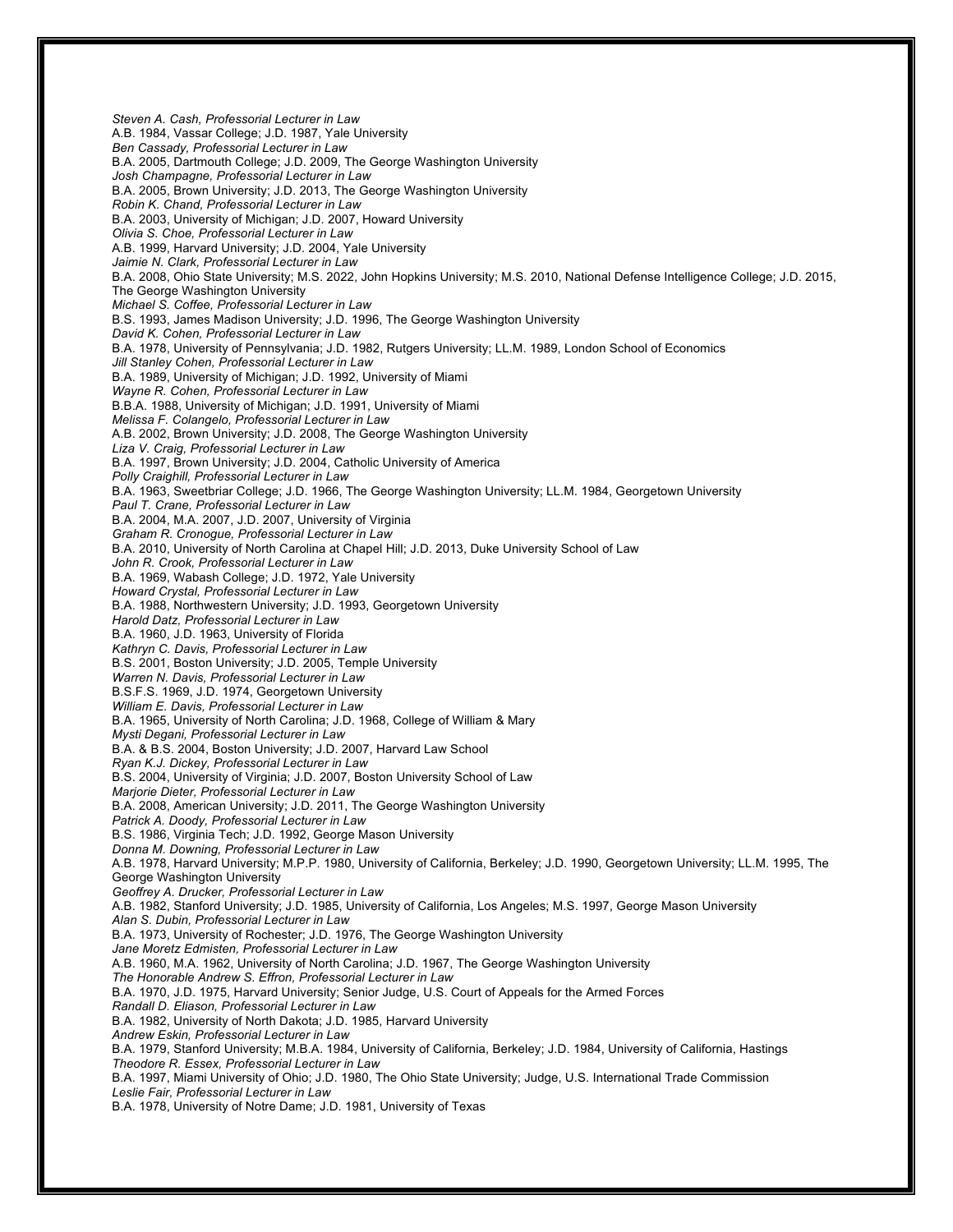*David Falk, Professorial Lecturer in Law* B.A. 1972, Syracuse University; J.D. 1975, The George Washington University *John M. Falk, Professorial Lecturer in Law* B.A. 1986, J.D. 1990, Washington and Lee University *William J. Farah, Professorial Lecturer in Law* B.Mus.Ed. 1979, University of Rochester; J.D. 1989, American University *Christopher J. Fawel, Professorial Lecturer in Law* B.S. 2006, Georgetown University; J.D. 2010, Duke University *Stanley G. Fendley, Professorial Lecturer in Law* B.A. 1979, Ouachita Baptist University; M.B.A. 1987, University of New Mexico; J.D. 1991, Harvard University *Phil T. Feola, Professorial Lecturer in Law* B.A. 1969, University of Notre Dame; M.S. 1971, Florida State University; J.D. 1979, The Catholic University of America *Christina M. Fetterhoff, Professorial Lecturer in Law* B.A. 2003, Bryn Mawr College; M.A. 2004, Georgetown University; J.D. 2014, American University *Anne N. Finken, Professorial Lecturer in Law* B.A. 1999, Goucher College; M.S., J.D. 2006, University of Michigan *Stanley E. Fisher, Professorial Lecturer in Law* B.S. 1997, Yale University; J.D. 2004, The George Washington University *Jared Fishman, Professorial Lecturer in Law* B.A. 1999, University of Pennsylvania; J.D. 2004, The George Washington University Law School *Leon Fresco, Professorial Lecturer in Law* B.A. 1999, University of Pennsylvania; J.D. 2003, Yale University *Janet Fries, Professorial Lecturer in Law* B.A. 1971, Smith College; M.A. 1976, San Francisco State University; J.D. 1994, The George Washington University *Joshua E. Gardner, Professorial Lecturer in Law* B.A. 1997, University of Central Florida; J.D. 2000, The George Washington University *Aram Gavoor, Professorial Lecturer in Law* A.B. 2003, University of Michigan; J.D. 2006, The George Washington University; LL.M. 2007, Georgetown University *Todd Gee, Professorial Lecturer in Law* B.A. 1999, The George Washington University; J.D. 2003, Tulane University *Allison Geewax, Professorial Lecturer in Law* B.A. 2010, The Pennsylvania State University; J.D. 2014, The George Washington University *Renee Gentry, Professorial Lecturer in Law* B.A. 1992, Drake University; J.D. 1995, Washington University, St. Louis *Francis A. Gilligan, Professorial Lecturer in Law* B.A. 1961, Alfred University; J.D. 1964, State University of New York, Buffalo; LL.M. 1970, S.J.D. 1976, The George Washington University *Stuart M. Ginsberg, Professorial Lecturer in Law* B.A. 1977, Williams College; D.M.D. 1981, University of Pennsylvania; J.D. 1985, Georgetown University *Jonathan K. Gitlen, Professorial Lecturer in Law* B.A. 2006, Emory University; J.D. 2010, The George Washington University *Amy Glassman, Professorial Lecturer in Law* B.A. 1998, Brown University; J.D. 2004, Yale University *Wendy M. Goldberg, Professorial Lecturer in Law* B.A. 1996, University of Delaware; J.D. 2000, The George Washington University *Kuyomars Golparvar, Professorial Lecturer in Law* B.A. 1998, The George Washington University; J.D. 2002, University of Pittsburgh *Jeannine W. Gómez, Professorial Lecturer in Law* B.A. 1997, The Florida State University; J.D. 2007, University of the District of Columbia *David Goodfriend, Professorial Lecturer in Law* B.A. 1990, Beloit College; J.D. 1997, Georgetown University Law Center *Katharine R. Goodloe, Professorial Lecturer in Law* B.A. 2004, University of Missouri; J.D. 2011, New York University *Timothy Goodman, Professorial Lecturer in Law* B.S. 1992, Georgetown University; J.D. 1999, Case Western Reserve University *Kiran N. Gore, Professorial Lecturer in Law* B.A. 2006, New York University; J.D. 2009, Brooklyn Law School *Richard M. Gray, Professorial Lecturer in Law* B.A. 1989, J.D. 1993, B.S.E.E. 1994, University of Iowa *Allen Green, Professorial Lecturer in Law* B.A. 1969, J.D. 1975, University of Virginia *Jonathan L. Greenblatt, Professorial Lecturer in Law* B.A. 1977, University of Connecticut; J.D. 1980, The George Washington University *J. Brett Grosko, Professorial Lecturer in Law* B.A. 1993, Georgetown University; M.A. 2000, John Hopkins University; J.D. 2000, The George Washington University *Robert B. Haemer, Professorial Lecturer in Law* B.S.Ch.E. 1983, Washington University in St. Louis; J.D. 1999, Georgetown University Law Center *Leila Hanafi, Professorial Lecturer in Law* B.A. 2004, American University; M.A. 2007, Georgetown University; LL.M. 2013, The George Washington University Law School; Ph.D. 2018, University of Kent Law School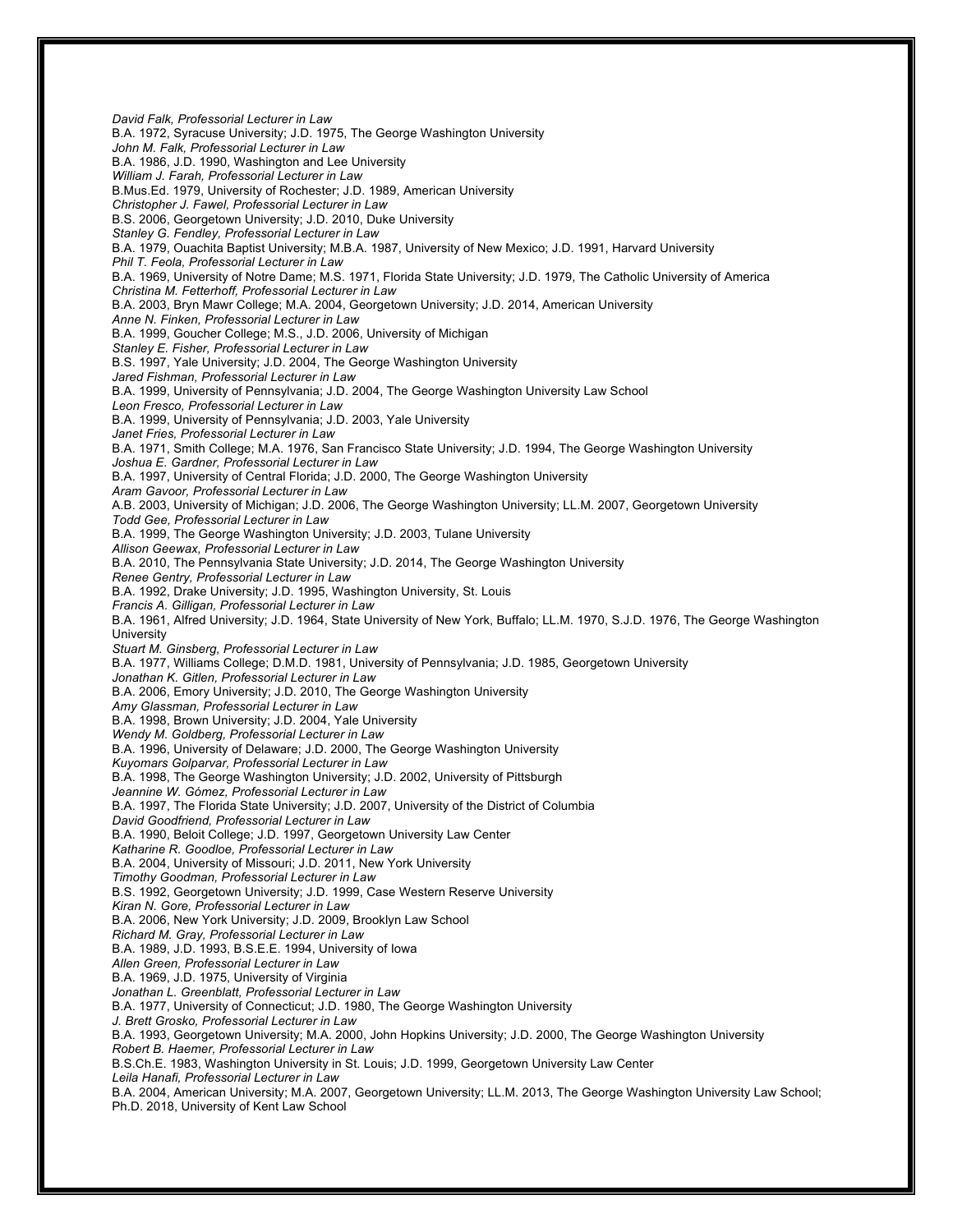*Marc Hansen, Professorial Lecturer in Law* B.A. 1968, MacMurray College; M.A. 1969, Washington University in St. Louis; J.D. 1975, American University *Jonathan W. Haray, Professorial Lecturer in Law* B.A. 1991, State University of New York, Albany; J.D. 1994, Syracuse University *Brian S. Harvey, Professorial Lecturer in Law* B.A. 1976, Marshall University; J.D. 1979, Case Western Reserve University *Seth Heller, Professorial Lecturer in Law* B.A. 2004, Grinnell College; M.A. 2008, J.D. 2008, Washington University, St. Louis *The Honorable Karen A. Henenberg, Professorial Lecturer in Law* B.A. 1973, Randolph-Macon College; J.D. 1977, University of Richmond *Matthew Henjum, Professorial Lecturer in Law* B.A. 2003, Duke University; J.D. 2009, University of California, Berkeley School of Law *Henry Hertzfeld, Professorial Lecturer in Law* B.A. 1965, University of Pennsylvania; M.A. 1967, Washington University; Ph.D. 1973, Temple University; J.D. 1975, The George Washington University *Kate Hill, Professorial Lecturer in Law* B.A. 2004, George Washington University; J.D. 2008, Harvard Law School *Theodore Hirt, Professorial Lecturer in Law* A.B. 1972, M.A. 1972, Brown University; J.D. 1975, University of Chicago *Adam Hoffinger, Professorial Lecturer in Law* B.A. 1978, Trinity College; J.D. 1982, Fordham University *Eileen Barkas Hoffman, Professorial Lecturer in Law* B.S. 1969, Cornell University; M.A. 1970, Columbia University; J.D. 1986, Georgetown University *John Beadle Holt, Professorial Lecturer in Law* B.S. 1972, U.S. Naval Academy; J.D. 1977, Vanderbilt University *Jonathan Hooks, Professorial Lecturer in Law* B.A. 1996, J.D. 1999, Harvard University *James E. Hopenfeld, Professorial Lecturer in Law* A.B. 1988, University of California, Berkeley; J.D. 1992, University of Michigan *The Honorable Marian Blank Horn, Professorial Lecturer in Law* A.B. 1965, Barnard College; J.D. 1969, Fordham University; Judge, U.S. Court of Federal Claims *Meghan Hottel-Cox, Professorial Lecturer in Law* B.A. 2010, College of William & Mary; J.D. 2014, The George Washington University *James Hughes, Professorial Lecturer in Law* B.A. 1999, Northwestern University; M.S. 2006, Johns Hopkins University; J.D. 2010, The George Washington University *Courtney E. Hunter, Professorial Lecturer in Law* B.A. 2000, College of Charleston; M.P.A. 2003, University of South Carolina; J.D. 2010, Brown University *The Honorable Craig S. Iscoe, Professorial Lecturer in Law* B.A. 1974, University of Texas; J.D. 1978, Stanford University; LL.M. 1979, Georgetown University; Associate Judge, Superior Court of the District of Columbia *Gerald F. Ivey, Professorial Lecturer in Law* B.A. 1979, J.D. 1982, University of Virginia *Brandon W. Jackson, Professorial Lecturer in Law* B.S. 2006, Towson University; J.D. 2010, University of Baltimore; LL.M. 2018, The George Washington University *Lauren A. Johnson, Professorial Lecturer in Law* B.S. 2008, LL.M. 2014, Georgetown University; J.D. 2012, New York University *Michelle L. Johnson-Weider, Professorial Lecturer in Law* B.A. 1998, University of Florida; J.D. 2003, Stetson University; LL.M. 2021, University of Arkansas *David S. Jonas, Professorial Lecturer in Law* B.A. 1978, Denison University; J.D. 1981, Wake Forest University; LL.M. 1991, The Judge Advocate General's Legal Center and School; LL.M. 2005, Georgetown University *D. Brian Kacedon, Professorial Lecturer in Law* B.S.E. 1997, Duke University; J.D. 2000, New York University *Eric J. Kadel, Professorial Lecturer in Law* B.A. 1992, College of William & Mary; J.D. 1997, University of Virginia *Michael V. Kaplen, Professorial Lecturer in Law* B.A. 1976, New York University; J.D. 1979, Brooklyn Law School *Amanda Karras, Professorial Lecturer in Law* B.A. 2003, Colby College; J.D. 2007, Suffolk University Law School *Kristine Kassekert, Professorial Lecturer in Law* M.A., J.D., LL.M., George Washington University *Robert S. Katz, Professorial Lecturer in Law* B.S. 1986, Carnegie Mellon University; J.D. 1992, The George Washington University *Thomas C. Kearns, Professorial Lecturer in Law* B.S.B.A. 1988, University of Denver; J.D. 1992, University of Colorado *Kathleen M. Kedian, Professorial Lecturer in Law* B.A. 1990, James Madison University, M.A. 1992, American University; J.D. 1999, William & Mary Law School *Kimberly Keenan, Professorial Lecturer in Law* B.S. 1983, Georgetown University; J.D. 1987, University of Virginia *Prashant K. Khetan, Professorial Lecturer in Law*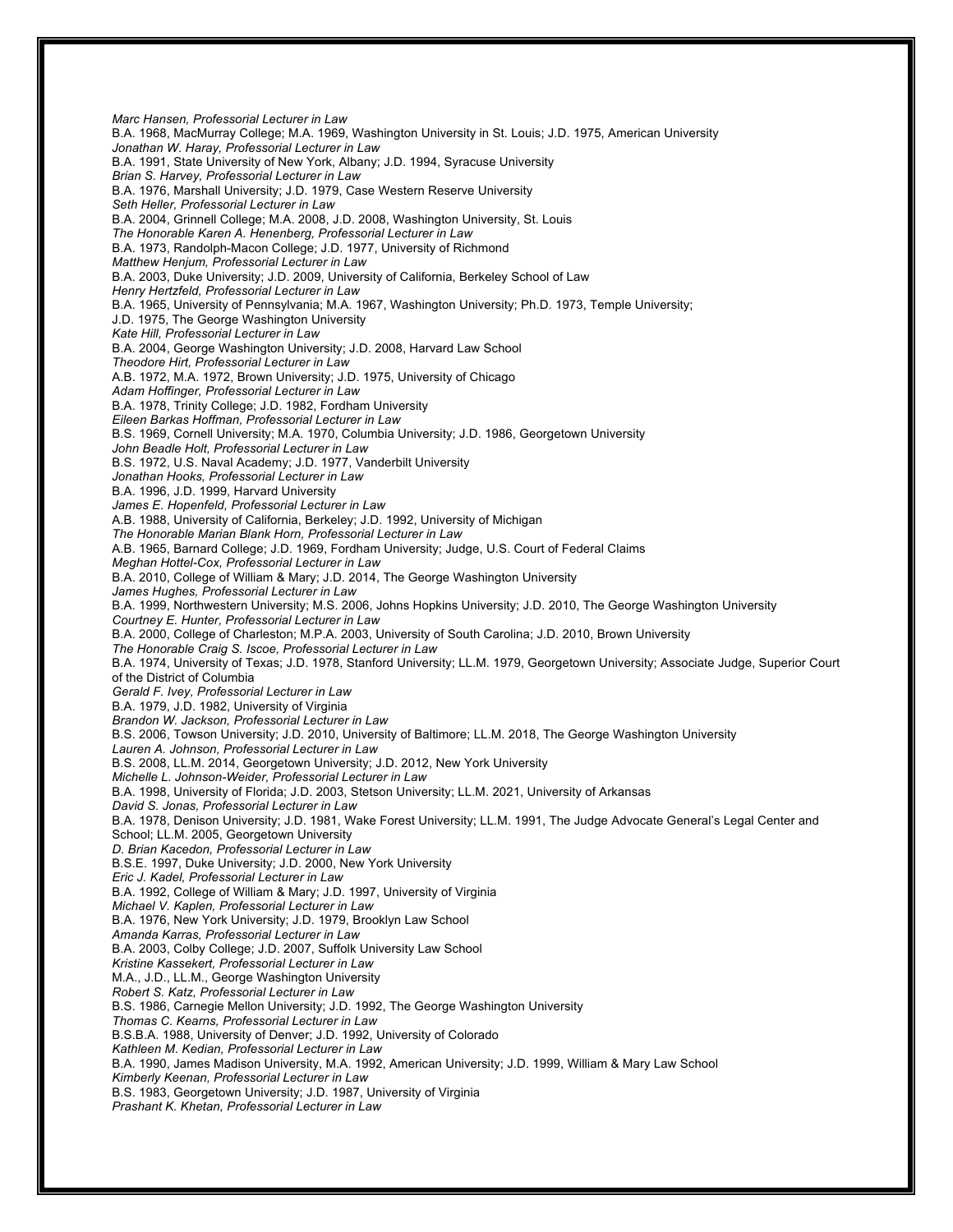B.A. 1997, Case Western Reserve University; J.D. 2000, The George Washington University *Gregory N. Kidder, Professorial Lecturer in Law* A.B. 1999, Duke University; J.D. 2002, Harvard Law School *Eugene I Kimmelman, Professorial Lecturer in Law* A.B. 1977, Brown University; J.D. 1981, University of Virginia *Brian J. Kirkell, Professorial Lecturer in Law* B.A. 1998, University of Rochester; J.D. 2001, The George Washington University *Paul Kisslinger, Professorial Lecturer in Law* B.A. 1989, University of Pennsylvania; J.D. 1992, University of Pittsburgh *Eric L. Klein, Professorial Lecturer in Law* B.A. 2000, J.D. 2008, The George Washington University *Rachel Klein, Professorial Lecturer in Law* B.A. 2005, Brigham Young University; J.D. 2009, The George Washington University *Brian Kleinbord* B.A. 1994, Tulane University; J.D. 1997, Rutgers University *Jeffrey I. Kohn, Professorial Lecturer in Law* B.S. 1981, Cornell University; J.D. 1984, The George Washington University *Peter Komorowski, Professorial Lecturer in Law* B.A. 2006, Salisbury University; M.A. 2007, American Military Institute; J.D. 2015, The George Washington University *Jonathan Kravis, Professorial Lecturer in Law* B.A. 1999, Williams College; M.A. 2000, Oxford University; J.D. 2004, Yale University *Carl Kravitz, Professorial Lecturer in Law* A.B. 1977, Harvard University; J.D. 1980, Columbia University *Melissa Kucinski, Professorial Lecturer in Law* B.A. 2001, University of Rochester; M.A. 2004, American University; J.D. 2006, Pace University *Gloria D. Kuoh, Professorial Lecturer in Law* B.A. 2012, Bryn Mawr College; J.D. 2015, The George Washington University Law School *Thomas D. Lasich, Professorial Lecturer in Law* B.A. 1971, University of Santa Clara *Kevin B. Laurence, Professorial Lecturer in Law* B.A. 1989, J.D. 1992, Brigham Young University *Derek Lawlor, Professorial Lecturer in Law* B.A. 1995, College of William & Mary; J.D. 2008, The George Washington University *Robert Leibenluft, Professorial Lecturer in Law* B.A. 1973, Yale University; J.D. 1980, University of California, Berkeley *The Honorable Richard J. Leon, Professorial Lecturer in Law* B.A. 1971, College of the Holy Cross; J.D. 1974, Suffolk University; Judge, U.S. District Court for the District of Columbia *Sasha Leonhardt, Professorial Lecturer in Law* A.B. 2005, Princeton University; J.D. 2010, Duke University *David A. Levine, Professorial Lecturer in Law* B.A. 1996, The University of Pennsylvania; M.A., J.D. 2000, The George Washington University *Michael S. Levine, Professorial Lecturer in Law* B.A. 1985, State University of New York at Albany; J.D. 1988, The Catholic University of America *Yan Liu, Professorial Lecturer in Law* B.A. Beijing University; M.A. University of Chicago; J.D. 1994, University of Illinois *Henry M. Lloyd, Professorial Lecturer in Law* A.B. 1956, Cornell University; B.A. 1960, M.A. 1964, Oxford University; J.D. 1973, Georgetown University *John H. Longwell, Professorial Lecturer in Law* B.A. 1993, University of Virginia; J.D. 1999, University of Georgia *Alan J. LoRe, Professorial Lecturer in Law* B.A. 1985, State University of New York at Binghamton; J.D. 1990, Albany Law School *Anna M. Ludwikowski, Professorial Lecturer in Law* J.D. 1994, Ph.D. 1997, University of Szvzecin; LL.M. The George Washington University *M. Ethan Lucarelli, Professorial Lecturer in Law* B.S. 2004, University of Illinois; J.D. 2009, The George Washington University *Jennifer P. Lyman, Professorial Lecturer in Law* B.A. 1972, Yale University; J.D. 1978, Stanford Law School *Susan Carney Lynch, Professorial Lecturer in Law* A.B. 1988, Dartmouth College; J.D. 1993, Indiana University; LL.M. 2000, Georgetown University; M.A. 2003, Johns Hopkins University *Eve Lyons, Professorial Lecturer in Law* J.D. 1976, University of South Carolina *Daniel Mach, Professorial Lecturer in Law* B.A. 1992, Princeton University; J.D. 1996, New York University *Edward R. Mackiewicz, Professorial Lecturer in Law* A.B. 1973, Yale University; J.D. 1976, Columbia University *The Honorable Gregory E. Maggs, Professorial Lecturer in Law* A.B. 1985, J.D. 1988, Harvard University; Associate Judge, U.S. Court of Appeals for the Armed Forces *Robin M. Maher, Professorial Lecturer in Law* B.A. 1988, University of Iowa; J.D. 1991, University of Minnesota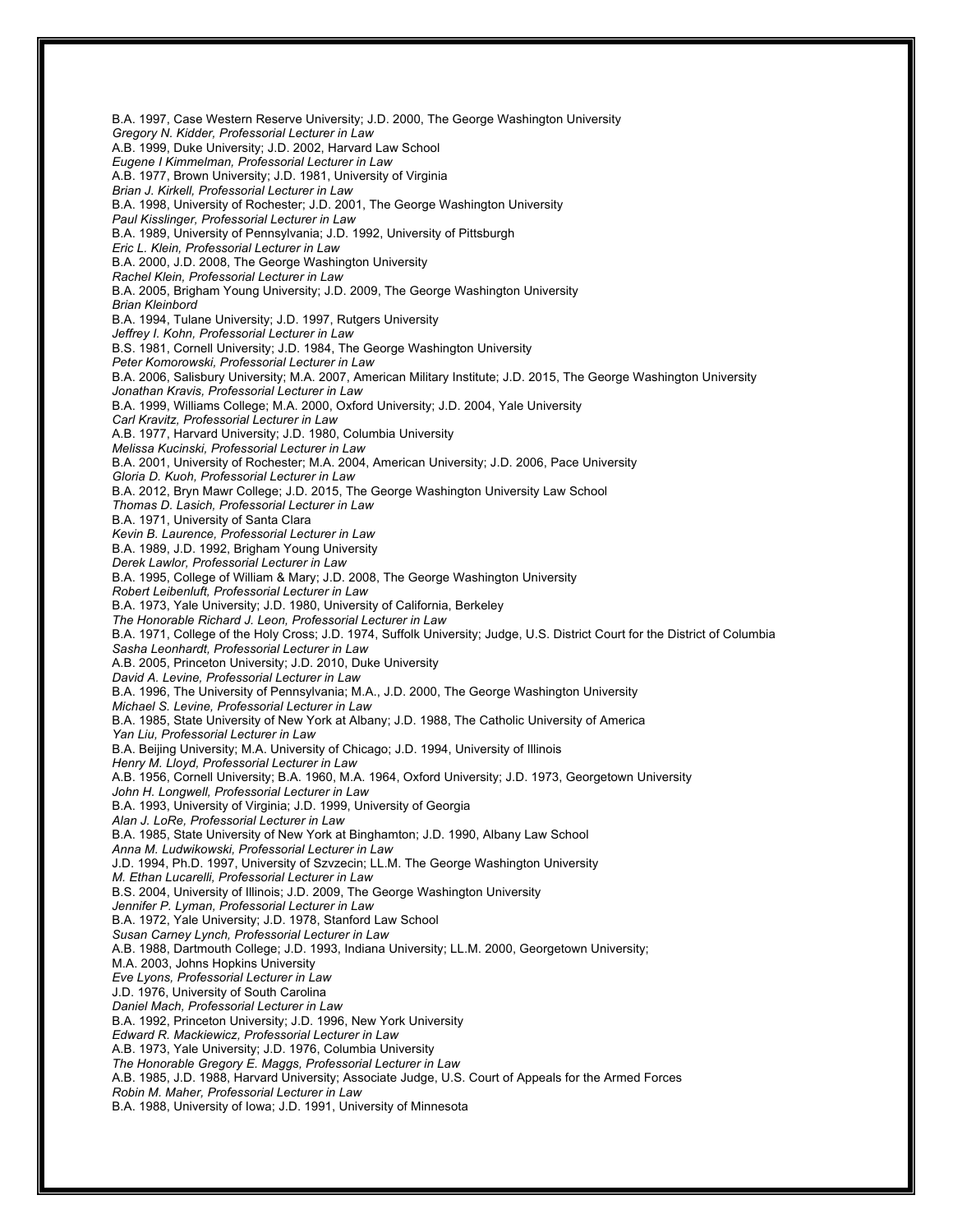*Robert Mahini, Professorial Lecturer in Law* B.A. 1997, University of Virginia; J.D. 2001, Vanderbilt University *John J. Mahon, Professorial Lecturer in Law* B.S. 1996, University of Richmond; J.D. 1999, Georgetown University *Peter Y. Malyshev, Professorial Lecturer in Law* B.A. 1989, Moscow State University; M.A. 1992, California State University, Sacramento; J.D. 1996, University of the Pacific; LL.M. 2002, Georgetown University *Jason Matson, Professorial Lecturer in Law* B.A. 2001, University of Michigan; J.D. 2004, Emory University *Julia C. Matta, Professorial Lecturer in Law* B.A. 1993, J.D. 1997, Georgetown University *Darryl J. Maxwell, Professorial Lecturer in Law* B.A. 1998, University of Pennsylvania; J.D. 2003, The George Washington University *Marc S. Mayerson, Professorial Lecturer in Law* A.B. 1983, University of Michigan; J.D. 1986, Harvard University *Kel McClanahan, Professorial Lecturer in Law* B.A. University of South Carolina; M.A. 2003, LL.M. 2009, Georgetown University; J.D. 2007, American University *Keri A. McCoy, Professorial Lecturer in Law* B.A. 1992, University of Pittsburgh; J.D. 1995, Georgetown University Law Center *Peyton McCrary, Professorial Lecturer in Law* B.A. 1965, M.A. 1966, University of Virginia; Ph.D. 1972, Princeton University *Timothy McIlmail, Professorial Lecturer in Law* B.S.F.S. 1987, Georgetown University; J.D. 1994, The George Washington University *Roderick R. McKelvie, Professorial Lecturer in Law* A.B. 1968, Harvard University; J.D. 1973, University of Pennsylvania *Michael J. McKeon, Professorial Lecturer in Law* B.S. 1990, University of Connecticut; J.D. 1996, The George Washington University *Scott A. McKeown, Professorial Lecturer in Law* B.S. 1993, J.D. 1999, Temple University *Edward R. McNicholas, Professorial Lecturer in Law* A.B. 1991, Princeton University; J.D. 1996, Harvard University *Deneen J. Melander, Professorial Lecturer in Law* B.S. 1981, Cornell University; J.D. 1987, The George Washington University *Kenneth Everett Melson, Professorial Lecturer in Law* B.A. 1970, Denison University; J.D. 1973, The George Washington University *Peter Meyers, Professorial Lecturer in Law* B.A. 1968, Marietta College; J.D. 1971, The George Washington University *A. Valerie Mirko, Professorial Lecturer in Law* B.A. 1998, Wellesley College; J.D. 2005, The George Washington University *Nihar R. Mohanty, Professorial Lecturer in Law* B.A. 1989, University of Maryland; J.D. 1992, University of Illinois *Hank R. Molinengo, Professorial Lecturer in Law* B.A. 1978, J.D. 1981, The Catholic University of America; LL.M. 1992, The Judge Advocate General's Legal Center and School *Michelle Morales, Professorial Lecturer in Law* B.S. 1995, Georgetown University; M.A. 1995, University of Texas; J.D. 1998, The George Washington University *Christopher L. Morgan, Professorial Lecturer in Law* B.A. 2000, Middlebury College; J.D. 2006, Boston College *Frank C. Morris, Professorial Lecturer in Law* B.S. 1970, Northwestern University; J.D. 1973, University of Virginia *Sarah Morris, Professorial Lecturer in Law* B.A. 2006, J.D. 2009, LL.M. 2010, University of Nebraska *Benjamin M. Moss, Professorial Lecturer in Law* B.A. 2005, University of Wisconsin; M.A. 2006, University of the Negev; J.D. 2010, American University *Darrell G. Mottley, Professorial Lecturer in Law* B.S. 1987, M.B.A. 1994, Virginia Polytechnic and State University; J.D. 2000, The George Washington University *Thomas R. Mounteer, Professorial Lecturer in Law* B.A. 1982, Union College; J.D. 1986, LL.M. 1994, The George Washington University *David Muraskin, Professorial Lecturer in Law* B.A. 2005, University of Chicago; M.Sc. 2006, Oxford University; J.D. 2009, Stanford University *Ieshaah A. Murphy, Professorial Lecturer in Law* B.A. 2009, Spelman College; J.D. 2012, Harvard College *Ari Nazarov, Professorial Lecturer in Law* B.S. 1993, J.D. 1996, University of Connecticut *Katherine J. Nesbitt, Professorial Lecturer in Law* A.B. 1994, J.D. 1999, Duke University; LL.M. 2007, University of South Wales *Barry M. Nudelman, Professorial Lecturer in Law* B.A. 1968, University of Pittsburgh; J.D. 1971, LL.M. 1981, The George Washington University *Benjamin Nussdorf, Professorial Lecturer in Law* B.A. 2004, University of Pennsylvania; J.D. 2008, American University *Leigh Oliver, Professorial Lecturer in Law*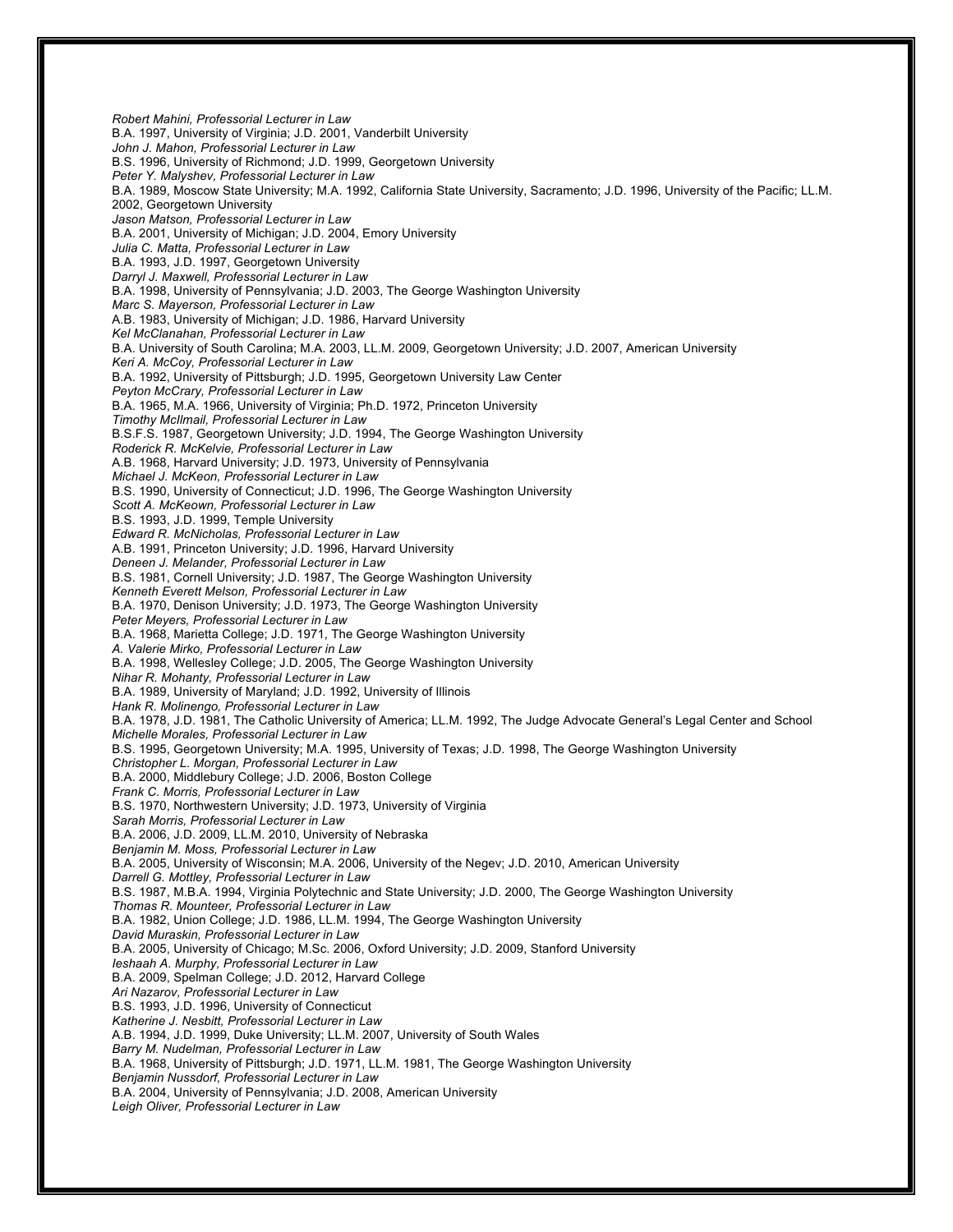B.A. 2000, Haverford College; J.D. 2004, Catholic University of America *Ralph Oman, Pravel, Hewitt, Kimball and Kreiger Professorial Lecturer in Intellectual Property and Patent Law* B.A. 1963, Hamilton College; J.D. 1973, Georgetown University *Marcos A. Orellana, Professorial Lecturer in Law* LL.B. 1996, Pontificia Universidad Católica de Chile; LL.M. 1998, J.S.D. 2009, American University *Richard J. Osterman, Jr., Professorial Lecturer in Law* B.A. 1977, Swarthmore College; J.D. 1980, University of Baltimore *John S. Pachter, Professorial Lecturer in Law* B.A. 1963, Tulane University; J.D. 1966, LL.M. 1970, The George Washington University *LeRoy C. (Lee) Paddock, Professorial Lecturer in Law* B.A. 1970, University of Michigan; J.D. 1977, University of Iowa *Jeffrey A. Pade, Professorial Lecturer in Law* B.S. 1992, University of Wisconsin; J.D. 1996, The University of New Hampshire *Robert L. Palmer, Professorial Lecturer in Law* B.A. 1977, State University of New York at Binghamton; J.D. 1980, University of Utah *Jeremiah S. Pam, Professorial Lecturer in Law* B.A. 1991, Harvard College; M.A. 1996, J.D. 2000, Columbia University; M.B.A. 2016, Massachusetts Institute of Technology *Thomas C. Papson, Professorial Lecturer in Law* B.A. 1973, University of Pennsylvania; J.D. 1977, Georgetown University *Anand B. Patel, Professorial Lecturer in Law* S.B. 2004, Massachusetts Institute of Technology; J.D. 2010, University of Virginia *Charles N. Pede, Professorial Lecturer in Law* B.A 1984, J.D. 1987, University of Virginia; LL.M. 1997 The Judge Advocate General's Legal Center and School; M.S. 2001, Command and Staff College; M.S. 2007, Industrial College of the Armed Forces *Paul E. Pelletier, Professorial Lecturer in Law* B.A. 1978, Providence College; J.D. 1982, New England School of Law *Douglas J. Pepe, Professorial Lecturer in Law* B.A. 1996, S.U.N.Y. Buffalo; J.D. 1999, Columbia University *Nancy Perry, Professorial Lecturer in Law* B.A. 1986, Wellesley College; M.A. 1990, California State University, Northridge; J.D. 1995, Lewis and Clark College *Stephen Pershing, Professorial Lecturer in Law* A.B. 1979, Harvard University; J.D. 1987, University of Virginia *Kevin Peska, Professorial Lecturer in Law* B.A. 1988, University of Florida; J.D. 1991, The George Washington University *Kevin L. Petrasic, Professorial Lecturer in Law* B.A. 1981, University of Delaware; J.D. 1984, Catholic University of America *James P. Petrila, Professorial Lecturer in Law* B.A., 1975, Knox College; M.A. 1976, Stanford University; J.D. 1982, University of Virginia *Rachael E. Petterson, Professorial Lecturer in Law* B.A. 2001 Texas Christian University; J.D. 2010, The George Washington University *Lana N. Pettus, Professorial Lecturer in Law* B.A. 2000, J.D. 2003, University of Virginia *Heather N. Picnkney, Professorial Lecturer in Law* B.A. 1997, Marymount University; J.D. 2000, The George Washington University *Emily R. Pierce, Professorial Lecturer in Law* B.A. 2003, University of North Carolina; J.D. 2011, George Washington Universityy *Sara Pikofsky, Professorial Lecturer in Law* B.A. 1990, McGill University; J.D. 1997, Columbia University *Robert B. Pincus, Professorial Lecturer in Law* B.B.A. 1977, College of William & Mary; J.D. 1980, American University; LL.M. 1983, Georgetown University *Anna T. Pinedo, Professorial Lecturer in Law* B.S. 1990, Georgetown University; J.D. 1993, University of Chicago *Charles Pollack, Professorial Lecturer in Law* B.A. 2008, Boston University; M.A. 2010, Boston University; J.D. 2014, The George Washington University *Michelle A. Poore, Professorial Lecturer in Law* B.A. 1994, Saint Leo University; J.D. 1997, Regent University; LL.M. 2007, The Judge Advocate General's Legal Center and School; LL.M. 2012, The George Washington University *Daniel M. Portnov, Professorial Lecturer in Law* B.A. 2002, Boston University; J.D. 2006, Columbia University *Brian M. Privor, Professorial Lecturer in Law* B.A. 1995, Tulane University; J.D. 1998, Harvard University *Lala R. Qadir, Professorial Lecturer in Law* A.B. 2002, Duke University, M.P.P., Harvard College; J.D. Georgetown University *The Honorable Randall R. Rader, Professorial Lecturer in Law* B.A. 1974, Brigham Young University; J.D. 1978, The George Washington University; Judge, U.S. Court of Appeals for the Federal Circuit *Lisa Reid Ragen, Professorial Lecturer in Law* B.A. 1985, Pennsylvania State University; J.D. 1988, Duke University *Richard Rainey, Professorial Lecturer in Law* B.S. 1989, Massachusetts Institute of Technology; J.D. 1994, The George Washington University Law School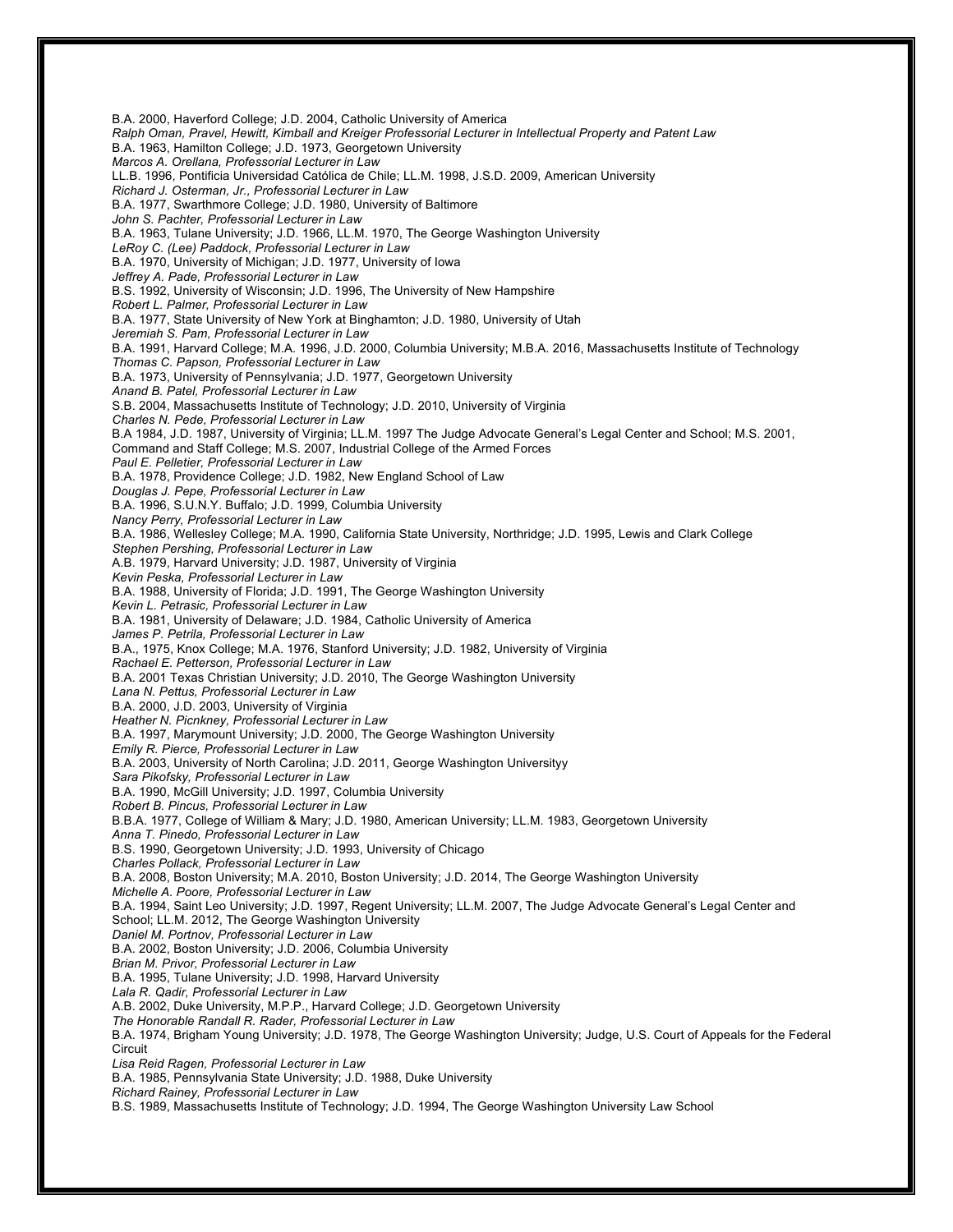*Valencia R. Rainey, Professorial Lecturer in Law* B.A. 1986, J.D. 1989, University of Arkansas *Zol Rainey, Professorial Lecturer in Law* B.S. 1992, Old Dominion University; J.D. 2000, John Marshall Law School; LL.M. 2005, The George Washington University *Andrew Ramos, Professorial Lecturer in Law* B.A. 2013, Columbia University; J.D. 2017, The George Washington University *Emma Raviv, Professorial Lecturer in Law* B.A. 2010, University of Maryland; J.D. 2014, Harvard Law School *Larry E. Ray, Professorial Lecturer in Law* B.A. 1974, Muskingum College; J.D. 1977, Capital University *Teresa S. Rea, Professorial Lecturer in Law* B.S. 1976, University of Michigan; J.D. 1981, Wayne State University *Harvey Reiter, Professorial Lecturer in Law* B.A. 1972, Michigan State University; J.D. 1975, Boston University *Daniel Richard, Professorial Lecturer in Law* B.A. 1991, University of Wisconsin; M.A. 1992, Georgetown University; J.D. 1995, The George Washington University *James D. Ridgway, Professorial Lecturer in Law* B.S. 1994, College of William & Mary; J.D. 1997, University of Virginia *Mark A. Ries, Professorial Lecturer in Law* B.A. 1995, Gustavus Adolphus College; J.D. 2002, William & Mary Law School; LL.M. 2006, The Judge Advocate General's School *Robert Rizzi, Professorial Lecturer in Law* A.B. 1972, Princeton University; M. Litt. 1975, Oxford University; J.D. 1978, Harvard Law School *Mark Robertson, Professorial Lecturer in Law* B.A. 1993, Hampden–Sydney College; J.D. 1998, University of Virginia *Sidney Rocke, Professorial Lecturer in Law* B.A. 1981, University of Massachusetts; J.D. 1984, The George Washington University *Ken Rodriguez, Professorial Lecturer in Law; Reference/Intellectual Property Librarian* B.A. 1992, Gettysburg College; M.A. 1995, Boston College; M.S.L.S. 1997, Catholic University; J.D. 2005, Suffolk University *Brenda Rodriguez-Howdershell, Professorial Lecturer in Law* B.A. 1984, J.D. 1986, Syracuse University *Caroline Rogus, Professorial Lecturer in Law* B.A. 1999, Wellesley College; J.D. 2003, University of Pennsylvania; LL.M. 2013, George Washington University *Margaret A. Rose, Professorial Lecturer in Law* B.A. 2002, Whitman College; J.D. 2006, Cornell Law School *Meredith Rose, Professorial Lecturer in Law* B.A. 2008, University of Chicago; J.D. 2013, University of Chicago *Mark E. Rosen, Professorial Lecturer in Law* A.B. 1974, J.D. 1978, University of Georgia; LL.M. 1991, University of Virginia *Paul Rosenzweig, Professorial Lecturer in Law* B.A. 1981, Haverford College; M.S. 1982, University of California, San Diego; J.D. 1986, University of Chicago *Melinda Roth, Professorial Lecturer in Law* B.A. 1986, University of Texas; M.A. 1990, Harvard University; J.D. 2003, Georgetown University Law Center *Robin R. Runge, Professorial Lecturer in Law* B.A. 1991, Wellesley College; J.D. 1997, The George Washington University *Jayna Rust, Professorial Lecturer in Law* B.J. 2003, University of Missouri; M.A. 2005, Loyola Marymount University; J.D. 2013, The George Washington University *Christopher Ryan, Professorial Lecturer in Law* B.A. 1992, Temple University; M.A. 1993, Villanova University; J.D. 2000, The George Washington University *Peter Safir, Professorial Lecturer in Law* A.B. 1967, Princeton University; J.D. 1972, Yale University *Michael Sanders, Professorial Lecturer in Law* B.S. 1960, LL.B. 1964, New York University; LL.M. 1967, Georgetown University *Chad T. Sarchio, Professorial Lecturer in Law* A.B. 1992, Duke University, J.D. 1995, The George Washington University *Andrew Satten, Professorial Lecturer in Law* B.A. 2007, University of North Carolina; J.D. 2011, The George Washington University *Christopher W. Savage, Professorial Lecturer in Law* A.B. 1977, J.D. 1980, Harvard College *Mark E. Schamel, Professorial Lecturer in Law* B.S. 1995, State University of New York, College at Brockport; J.D. 1998, Boston University *Laura A. Semple, Professorial Lecturer in Law* B.A. 2011, University of Maryland; J.D. 2014, George Washington University *William Shawn, Professorial Lecturer in Law* B.A. 1970, J.D. 1973, The George Washington University *Scott S. Sheffler, Professorial Lecturer in Law* B.A. 2002, The George Washington University; J.D. 2005, UCLA Law School; LL.M. 2017, The George Washington University Law School *Rami Sibay, Professorial Lecturer in Law* B.A. 1994, Virginia Polytechnic Institute and State University; J.D. 1997, University of Virginia *Stacy Plotkin Silber, Professorial Lecturer in Law*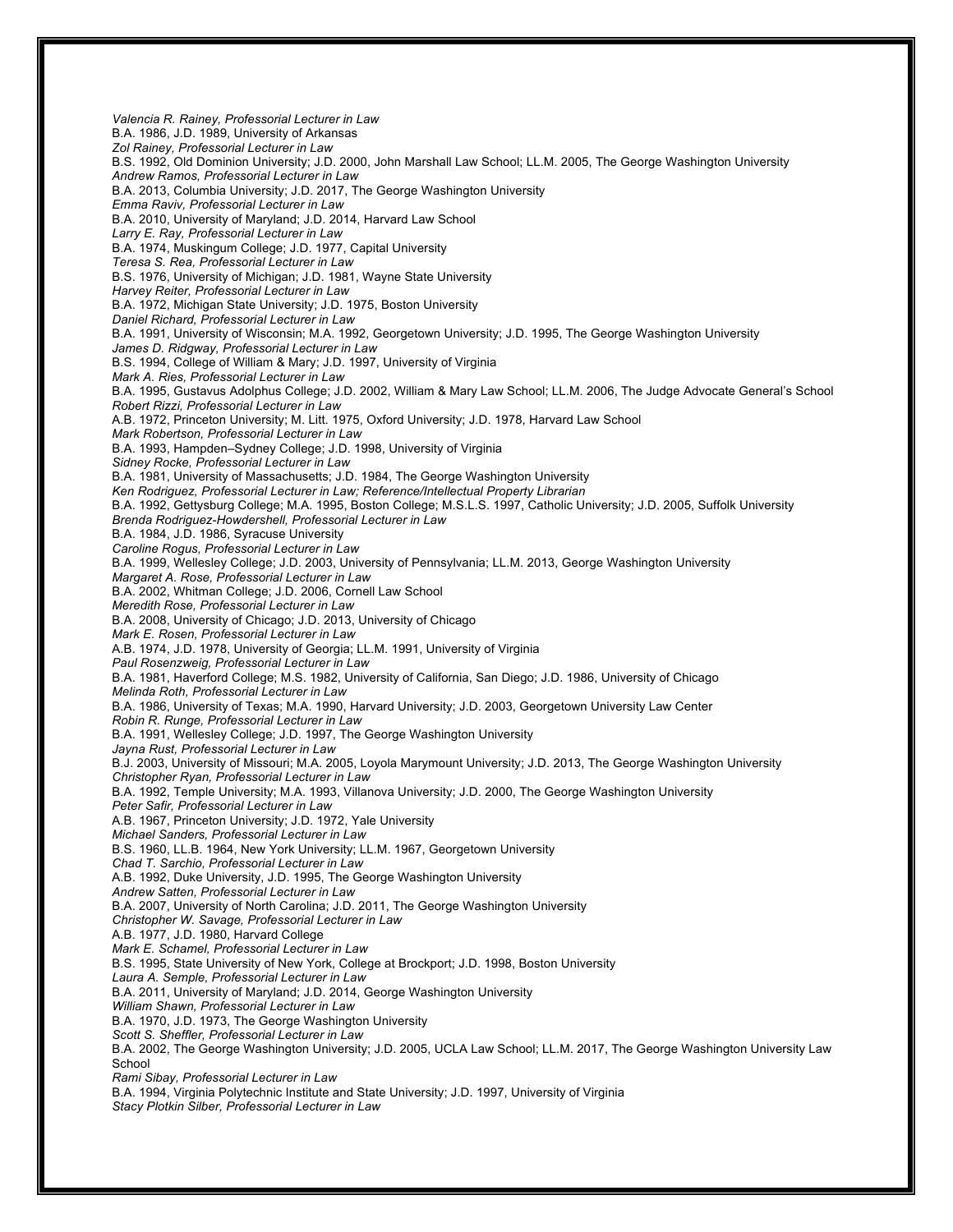B.A. 1991, Emory University; J.D. 1994, The Catholic University of America *Soumya K. Silver, Professorial Lecturer in Law* B.A. 2008, Oglethorpe University; J.D. 2011, The George Washington University Law School *Stephen Silverman, Professorial Lecturer in Law* B.A. 2004, The Johns Hopkins University; J.D. 2007, The George Washington University Law School *Thomas J. Simeone, Professorial Lecturer in Law* B.S. 1986, Syracuse University; J.D. 1991, Columbia University *John A. Singer, Professorial Lecturer in Law* B.A. 1980, Wesleyan University; M.A. 1985, J.D. 1985, University of Maryland *Brian Smith, Professorial Lecturer in Law* B.A. 1994, College of William & Mary; J.D. 2002, The George Washington University *Corey J. Smith, Professorial Lecturer in Law* A.B. 1984, University of Chicago; J.D. 1988, Suffolk University; LL.M. 1991, Boston University *Jack D. Smith, Professorial Lecturer in Law* B.A. 1968, J.D. 1971, The George Washington University *McKay M. Smith, Professorial Lecturer in Law* B.A. 2001, J.D. 2004, College of William & Mary; LL.M. 2011, Georgetown University *Robert H. Solomon, Professorial Lecturer in Law* B.A. 1982, University of Pennsylvania; J.D. 1985, Washington University in St. Louis *The Honorable Jeri Somers, Professorial Lecturer in Law* B.A. 1983, George Mason University; J.D. 1986, American University; Vice Chair and Trial Judge, U.S. Civilian Board of Contract Appeals; Former Military Judge, U.S. Air Force Trial Judiciary *Ryan Stalnaker, Professorial Lecturer in Law* B.A. 2005, Texas Tech University; J.D. 2014, The George Washington University *Andrew A. Steinberg, Professorial Lecturer in Law* B.A. 1995, Columbia University; J.D. 1998, Vanderbilt University *William Steinman, Professorial Lecturer in Law* B.A. 1990, University of Vermont; J.D. 1993, Harvard University *Sandra L. Strokoff, Professorial Lecturer in Law* B.A. 1971, J.D. 1975, University of Pennsylvania; M.A. 1973, University of London *Charles F. Stuart, Professorial Lecturer in Law* A.B. 1972, Duke University; J.D. 1978, The George Washington Universit *Regina Y. Speed-Bost, Professorial Lecturer in Law* A.B. 1987, Dartmouth College; J.D. 1990, Georgetown University *Dan E. Stigall, Professorial Lecturer in Law* B.A. 1996, J.D. 2000, Louisiana State University; LL.M. 2009, The George Washington University *John H. Sturc, Professorial Lecturer in Law* A.B. 1972, Cornell University; J.D. 1975, Harvard University *Dwight H. Sullivan, Professorial Lecturer in Law* B.A., M.A., University of Maryland; J.D. University of Virginia; LL.M, The Judge Advocate General's School *Jennifer L. Sutton, Professorial Lecturer in Law* B.A. 1999, California State University, Stanislaus; J.D. 2004, The George Washington University *Collin Swan, Professorial Lecturer in Law* B.A. 2009, J.D. 2012, The George Washington University *Carolyn Sweeney, Professorial Lecturer in Law* B.A. 2006, University of Notre Dame; Ed. M. 2008, University of Notre Dame; J.D. 2011, University of Notre Dame *John L. Szabo, Professorial Lecturer in Law* B.S. 1965, Georgetown University; J.D. 1968, The George Washington University *Sonia Tabriz, Professorial Lecturer in Law* B.A. 2010, American University; J.D. 2013, The George Washington University *Mary Lynn Tate, Professorial Lecturer in Law* B.A. 1973, J.D. 1976, University of Richmond *Steven M. Tepp, Professorial Lecturer in Law* B.A. 1991, Colgate University; J.D. 1994, American University *Michael A. Terry, Professorial Lecturer in Law* B.A. 1968, J.D. 1971, Howard University *Andrew Ting, Professorial Lecturer in Law* B.A. 2000, J.D. 2004, Harvard College *Charles W. Thompson, Professorial Lecturer in Law* B.A. 1970, Virginia Military Institute; J.D. 1974, University of Baltimore *Karen DaPonte Thornton, Professorial Lecturer in Law* B.A. 1994, Providence College; J.D. 1997, Georgetown University; LL.M. 2001, The George Washington University *Michael T. Torres, Professorial Lecturer in Law* B.A. 2007, New York University; J.D. 2010, George Washington University *Marketa Trimble, Professorial Lecturer in Law* Mgr 1997, JUDr 2002, Ph.D. 2001, Law School of Charles University; J.S.M. 2006, J.S.D. 2010, Stanford University *John Truong, Professorial Lecturer in Law* B.A. 1993, University of Southern California; J.D. 1997, University of Washington *Thomas Tso, Professorial Lecturer in Law* A.B. 2002, Princeton University; A.M. 2006, Harvard Graduate School of Arts and Sciences; J.D. 2006, Harvard Law School